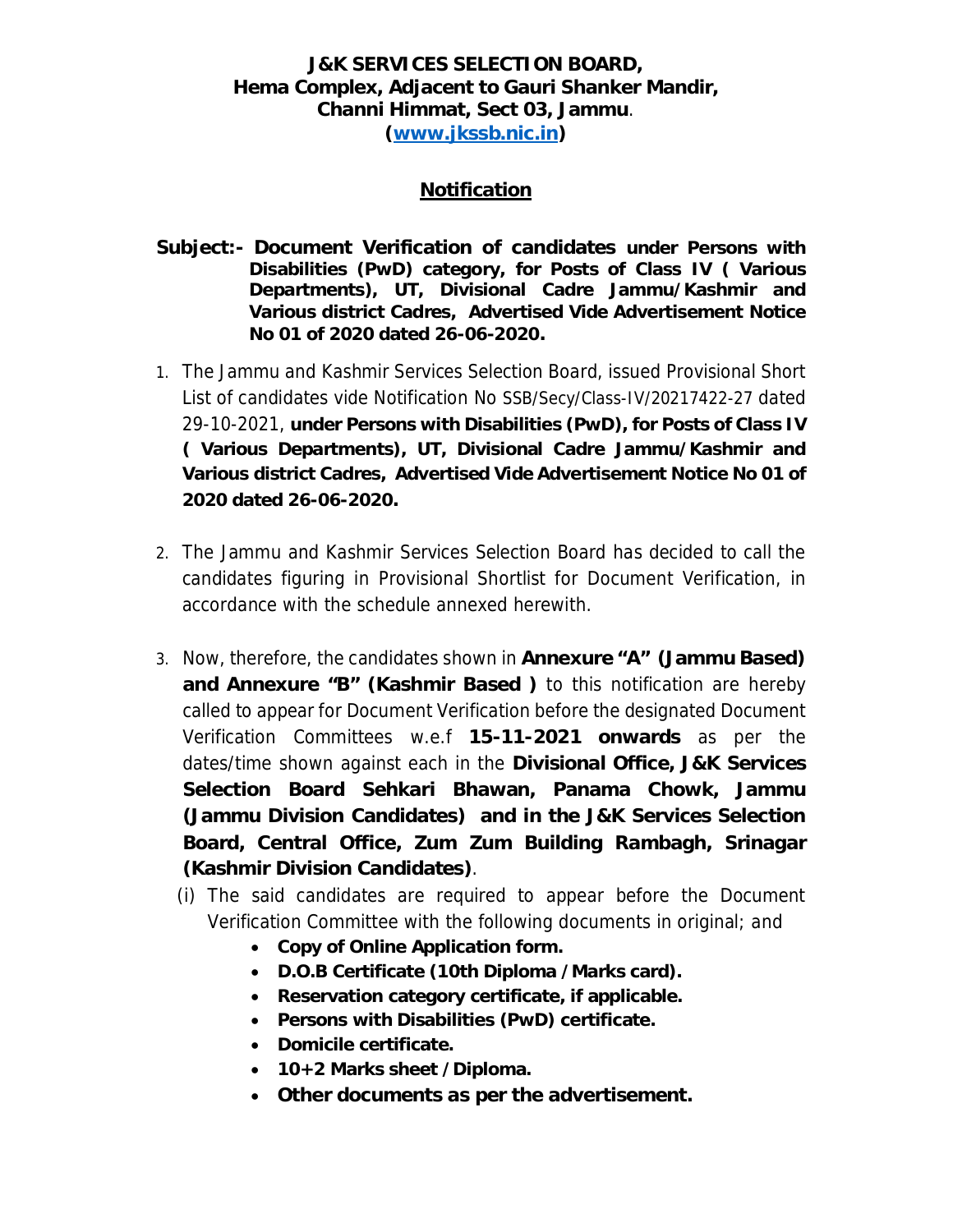- x **Certificate/Documents on formats prescribed by the General Administration Department in terms of Notification No: GAD-MTGORBIV/57/2021-09-GAD dated 06-07-2021, in case additional points have been assigned to the candidates as per SO 184 dated 04-06-2020. If candidates fails to produce the document/certificate in support of his/her claim for additional weightage/points, the Board shall deduct additional weightage /points from his/her merit and make corresponding changes in the Provisional shortlist without any further notice. A copy of the prescribed forms is annexed herewith for convenience of the candidates**
- In case of candidates claiming possession of equivalent **educational qualification, it shall be mandatory to produce relevant Equivalence Certificate from the concerned authorities at the time of Document Verification, and the Board shall take an appropriate view based on the norms governing the subject.**
- An Undertaking in the shape of an Affidavit duly sworn **before 1st class Judicial Magistrate to the effect that.**
	- (i) **He/she is possessing the minimum qualification of Matric and Maximum of 10+2 and he/she is not possessing the higher qualification than that is prescribed for the post on or before the last date of submission of application form i.e 28-08-2020.**
	- (ii) **If at any stage of the selection or later on, it has been found that he/she is possessing higher qualification than what is prescribed for the post, his/her candidature shall be cancelled ab-initio, without service of any notice to him/her and that he/she shall have no claim for the post.**
- (iii)Additionally, the candidates are required to produce a self-attested photocopy of each document/certificate/Online application form on the day of Document Verification before the Document Verification Committee.
- (iv)Candidates are figuring in reserved categories, purely on the basis of details they have incorporated in their data i.e online application form. Their respective claims on this account are further subject to production of valid reserved category certificate at the time of Document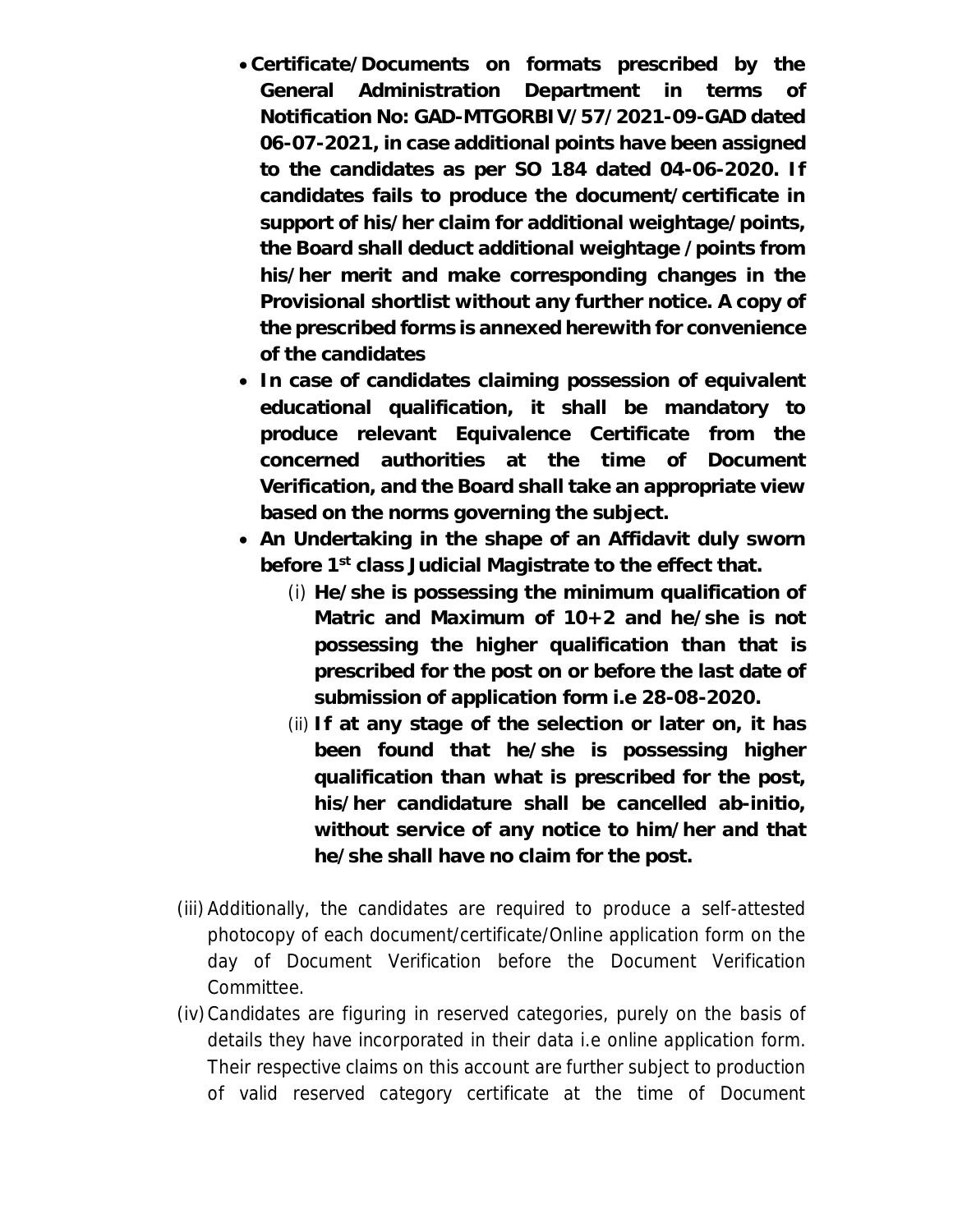Verification, in addition to the normal process of verification indicated at para 03(i).

(v) The shortlisting and subsequent selection shall be subject to outcome of any writ petition(s), if any, pending before the competent Court of Law.

**By order.** 

(Ashok Kumar)JKAS, Controller of Examination J&K Services Selection Board Jammu.

No. SSB/Secy/Class-IV/2021/7549-56 Dated:- 08.11.2021

Copy to the:-

- 1. Commissioner/Secretary to the Government, General Administration Department, Civil Secretariat, Srinagar for information.
- 2. Director Information & Public Relations Department of Information & Public Relations, J&K Government Jammu with the request to get the said notification published in at least two leading local newspapers of Jammu/Kashmir on two consecutive dates.
- 3. Mr/Mrs \_\_\_\_\_\_\_\_\_\_\_\_\_\_\_\_\_\_\_\_\_\_\_, Member, JKSSB for information.
- 4. Secretary, JKSSB for information.
- 5. AO, Jammu/Srinagar for information and n.a.
- 6. Private Secretary to the Chairman for information of the Chairman.
- 7. I/c Website.
- 8. Stock file.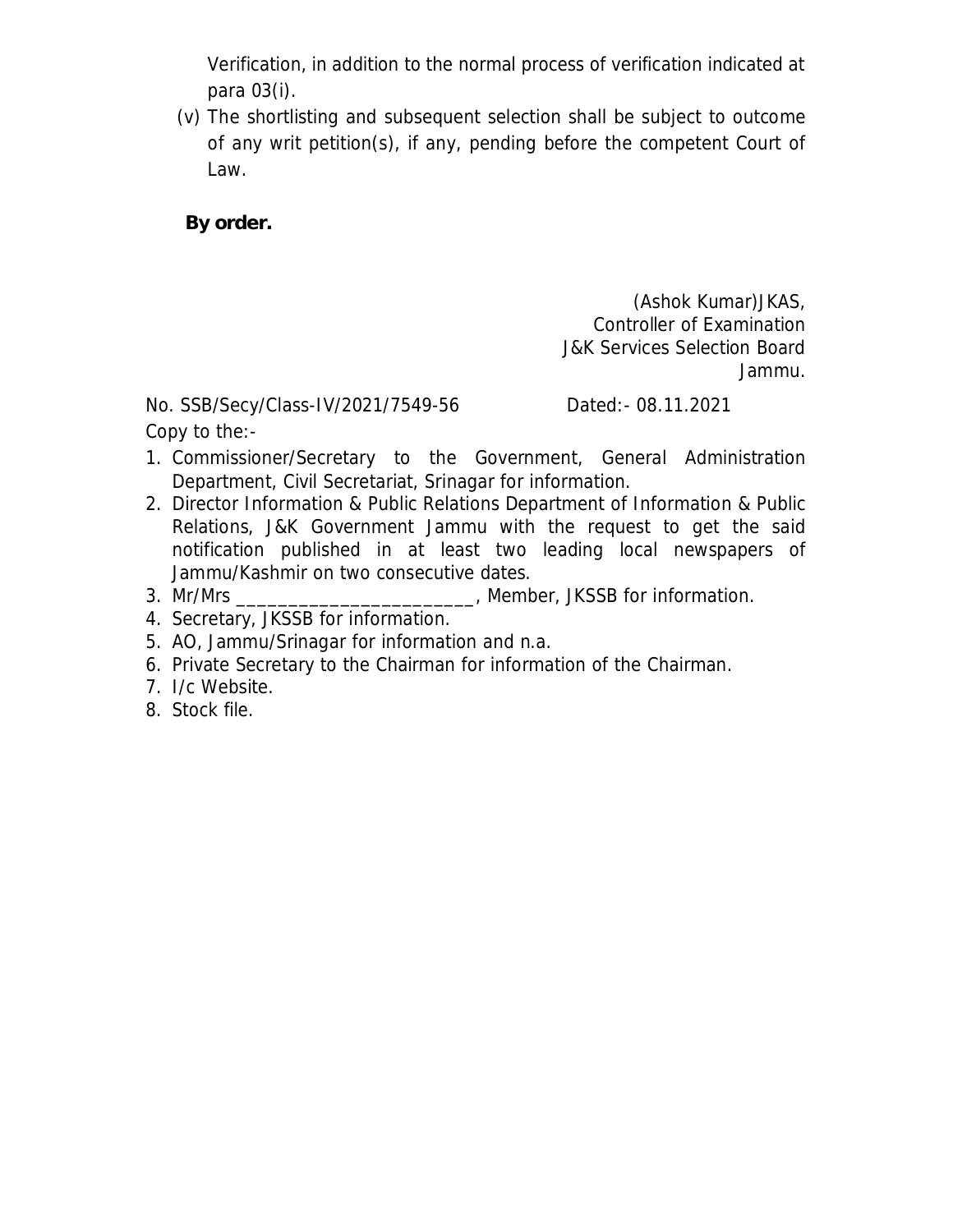|        | Annexure "A"        |                         |                                                                                                                                                                                                                                                                                                                                     |               |              |                        |                                             |                                                |                                                                                                                      |                                                                  |                          |                                  |  |  |
|--------|---------------------|-------------------------|-------------------------------------------------------------------------------------------------------------------------------------------------------------------------------------------------------------------------------------------------------------------------------------------------------------------------------------|---------------|--------------|------------------------|---------------------------------------------|------------------------------------------------|----------------------------------------------------------------------------------------------------------------------|------------------------------------------------------------------|--------------------------|----------------------------------|--|--|
|        |                     |                         | Provisional Shortlist of Unique candidates under Person with Disabilities (PwD) called for Documents Verification for the post of Class IV, (Various Departments), Advertised Vide Advertisement Notification No 01 of 2020 da<br>(Jammu Division Based Candidates) at Divisional Office, JKSSB Sehkari Bhawan, Panama Chowk, Jammu |               |              |                        |                                             |                                                |                                                                                                                      |                                                                  |                          |                                  |  |  |
|        |                     |                         |                                                                                                                                                                                                                                                                                                                                     |               |              |                        |                                             |                                                | Additional weightage/points as per S.O 184 dated 04-06-<br>2020 allotted to candidates as per data furnished by them |                                                                  |                          |                                  |  |  |
| S.No   | Roll No.            | Candidate Name          | Father's Name                                                                                                                                                                                                                                                                                                                       | Date of Birth | Cat          | <b>Disability Type</b> | <b>Written Test</b><br><b>Equated Score</b> | No Govt<br>Employee ir<br>family (05<br>Marks) | Widows, divorced<br>women, judicially<br>separated women<br>and orphan girls (5<br>Marks)                            | Casual workers<br>engaged for five<br>years or more<br>(5 Marks) | <b>Domicile District</b> | Date of Document<br>Verification |  |  |
| 1 JMU  | 111115101502        | MANISH SHARMA           | MOOL RAJ SHARMA                                                                                                                                                                                                                                                                                                                     | 07-06-1994    | <b>OM</b>    | locomotor              | 42.01                                       | $\Omega$                                       | $\overline{0}$                                                                                                       | $\Omega$                                                         | Doda                     | 15-11-2021                       |  |  |
| 2 JML  | 111115371336        | <b>ASMA PARVEEN</b>     | <b>SHOKET ALI</b>                                                                                                                                                                                                                                                                                                                   | 04-03-1999    | <b>RBA</b>   | blindness              | 27                                          | .5                                             | 5                                                                                                                    | $\Omega$                                                         | Doda                     | 15-11-2021                       |  |  |
| 3 JMU  | 111117236865        | REYAZ AHMED             | <b>GH ALI GANIE</b>                                                                                                                                                                                                                                                                                                                 | 08-02-1998    | <b>RBA</b>   | locomotor              | 35.75                                       | 5                                              | $\Omega$                                                                                                             | $\Omega$                                                         | Doda                     | 15-11-2021                       |  |  |
| 4 JMU  | 111119237365        | YOG RAJ                 | <b>GIRDHARI LAL</b>                                                                                                                                                                                                                                                                                                                 | 01-03-1999    | <b>RBA</b>   | blindness              | 43.9                                        | $\Omega$                                       | $\Omega$                                                                                                             | $\Omega$                                                         | Doda                     | 15-11-2021                       |  |  |
| 5 JMU  | 111123103530        | AJ VEER SINGH           | SURINDER SINGH                                                                                                                                                                                                                                                                                                                      | 02-11-1997    | <b>OM</b>    | locomotor              | 38.32                                       | $\mathbf{0}$                                   | $\Omega$                                                                                                             | $\Omega$                                                         | Doda                     | 15-11-2021                       |  |  |
| 6 JMU  | 111126104229        | <b>RISHI SINGH</b>      | <b>RAM LAL</b>                                                                                                                                                                                                                                                                                                                      | 05-01-1998    | <b>RBA</b>   | locomotor              | 42.01                                       | $\Omega$                                       | $\Omega$                                                                                                             | $\Omega$                                                         | Doda                     | 15-11-2021                       |  |  |
| 7 JMU  | 111126239187        | <b>VIKREM SINGH</b>     | <b>RAKESH KUMAR</b>                                                                                                                                                                                                                                                                                                                 | 31-12-1995    | <b>RBA</b>   | blindness              | 42.98                                       | .5                                             | $\Omega$                                                                                                             | $\Omega$                                                         | Doda                     | 15-11-2021                       |  |  |
| 8 JML  | 111128374511        | <b>NASIR ALI SHEIKH</b> | ABDUL MAJEED SHEIKH                                                                                                                                                                                                                                                                                                                 | 05-03-1991    | <b>RBA</b>   | locomotor              | 38                                          | .5                                             | $\Omega$                                                                                                             | $\Omega$                                                         | Doda                     | 15-11-2021                       |  |  |
| 9 JMU  | 111131239961        | <b>RAJINDER SINGH</b>   | <b>PREM LAL</b>                                                                                                                                                                                                                                                                                                                     | 15-07-1987    | <b>SC</b>    | locomotor              | 52.84                                       | .5                                             | $\Omega$                                                                                                             | $\Omega$                                                         | Doda                     | 15-11-2021                       |  |  |
| 10 JMU | 121139241402        | SARFARAZ AHMED          | MOHD FAZAL                                                                                                                                                                                                                                                                                                                          | 01-01-1997    | <b>ST</b>    | locomotor              | 41.15                                       | $\mathbf{0}$                                   | $\Omega$                                                                                                             | $\Omega$                                                         | Poonch                   | 15-11-2021                       |  |  |
| 11 JMU | 121142107790        | <b>AKSHAY JASWAL</b>    | <b>LOK RAJ</b>                                                                                                                                                                                                                                                                                                                      | 18-12-1998    | <b>OM</b>    | locomotor              | 45.72                                       | 5                                              | $\Omega$                                                                                                             | $\Omega$                                                         | Poonch                   | 15-11-2021                       |  |  |
| 12 JMU | 121142243058        | SATYAM BHARGAV          | PUSHKAR RAJ SHARMA                                                                                                                                                                                                                                                                                                                  | 23-03-2000    | <b>PSP</b>   | blindness              | 36.64                                       | 5                                              | $\Omega$                                                                                                             | $\Omega$                                                         | Poonch                   | 15-11-2021                       |  |  |
| 13 JMU | 121143108429        | SAYED HAMID HUSSAIN     | SAYED MANZOOR UL HASAN                                                                                                                                                                                                                                                                                                              | 14-01-2001    | ALC/IB       | locomotor              | 33.67                                       | 5                                              | $\Omega$                                                                                                             | $\mathbf 0$                                                      | Poonch                   | 15-11-2021                       |  |  |
| 14 JMU | 121143243175        | <b>GAGANDEEP SINGH</b>  | MOHINDER SINGH                                                                                                                                                                                                                                                                                                                      | 01-01-1996    | ALC/IB       | locomotor              | 39.41                                       | $\Omega$                                       | $\Omega$                                                                                                             | $\Omega$                                                         | Poonch                   | 15-11-2021                       |  |  |
| 15 JMU | 121143378418        | <b>AWAIS KHAN</b>       | <b>IRSHAD AHMED KHAN</b>                                                                                                                                                                                                                                                                                                            | 16-02-1999    | ALC/IB       | locomotor              | 38                                          | $\mathbf{0}$                                   | $\Omega$                                                                                                             | $\mathbf{0}$                                                     | Poonch                   | 15-11-2021                       |  |  |
| 16 JMU | 121143378522        | <b>IRFAN ANJUM</b>      | <b>MOHD NASEEM</b>                                                                                                                                                                                                                                                                                                                  | 10-02-2000    | <b>ST</b>    | locomotor              | 29                                          | 5                                              | $\Omega$                                                                                                             | 5                                                                | Poonch                   | 15-11-2021                       |  |  |
| 17 JMU | 121144243708        | RASHIVE SHARMA          | NARISH KUMAR SHARMA                                                                                                                                                                                                                                                                                                                 | 05-07-1997    | <b>PSP</b>   | autism                 | 38.51                                       | $\mathbf 0$                                    | $\mathbf 0$                                                                                                          | $\mathbf 0$                                                      | Poonch                   | 15-11-2021                       |  |  |
| 18 JMU | 121144378733        | WAQAZ ANJUM             | <b>TANVEER HUSSAIN</b>                                                                                                                                                                                                                                                                                                              | 01-08-1994    | RBA          | locomotor              | 45                                          | 5                                              | $\Omega$                                                                                                             | $\Omega$                                                         | Poonch                   | 15-11-2021                       |  |  |
| 19 JMU | 121145379123        | ZAHID KHAN              | <b>MATLOOB HUSSAIN</b>                                                                                                                                                                                                                                                                                                              | 18-03-1985    | ALC/IB       | blindness              | 40                                          | 5                                              | $\mathbf{0}$                                                                                                         | $\Omega$                                                         | Poonch                   | 15-11-2021                       |  |  |
| 20 JMU | 131152245416        | SHAKOOR AHMED           | <b>FATAL HUSSAIN</b>                                                                                                                                                                                                                                                                                                                | 10-11-1984    | <b>ST</b>    | locomotor              | 46.61                                       | $\mathbf{0}$                                   | $\Omega$                                                                                                             | $\Omega$                                                         | Rajouri                  | 15-11-2021                       |  |  |
| 21 JMU | 131152246126        | <b>SULAMAN SIKINDER</b> | <b>MOHD KHALIQ</b>                                                                                                                                                                                                                                                                                                                  | 01-01-2000    | <b>OM</b>    | locomotor              | 32.21                                       | 5                                              | $\Omega$                                                                                                             | $\Omega$                                                         | Rajouri                  | 15-11-2021                       |  |  |
| 22 JMU | 131152246133        | <b>SURESH KUMAR</b>     | <b>DARSHAN LAL</b>                                                                                                                                                                                                                                                                                                                  | 17-12-1984    | ALC/IB       | hearing                | 32.21                                       | 5                                              | $\Omega$                                                                                                             | $\Omega$                                                         | Rajouri                  | 15-11-2021                       |  |  |
| 23 JMU | 131152381122        | <b>AZHAR RAUF</b>       | <b>ABDUL RAUF</b>                                                                                                                                                                                                                                                                                                                   | 27-11-1990    | <b>OM</b>    | locomotor              | $\overline{52}$                             | 5                                              | $\mathbf{0}$                                                                                                         | $\Omega$                                                         | Rajouri                  | 15-11-2021                       |  |  |
| 24 JMU | 131153112241        | <b>MOHD YASSAR</b>      | <b>MOHD ZAFFAR</b>                                                                                                                                                                                                                                                                                                                  | 20-05-1985    | Social Caste | locomotor              | 39.17                                       | $\mathbf{0}$                                   | $\Omega$                                                                                                             | 0                                                                | Rajouri                  | 15-11-2021                       |  |  |
|        | 25 JMU 131154112524 | <b>JASWINDER SINGH</b>  | <b>GURBACHAN SINGH</b>                                                                                                                                                                                                                                                                                                              | 22-05-1983    | OM           | locomotor              | 42.01                                       | $\mathbf 0$                                    | $\mathbf 0$                                                                                                          | $\mathbf 0$                                                      | Rajouri                  | 15-11-2021                       |  |  |
| 26 JMU | 131154247584        | PARDEEP KUMAR           | <b>KRISHAN LAL</b>                                                                                                                                                                                                                                                                                                                  | 01-04-1986    | SC           | locomotor              | 33.96                                       | 5                                              | $\Omega$                                                                                                             | $\Omega$                                                         | Rajouri                  | 15-11-2021                       |  |  |
|        | 27 JMU 131154382481 | ANKUSH SHARMA           | <b>BABU RAM</b>                                                                                                                                                                                                                                                                                                                     | 10-06-1994    | OM           | locomotor              | 38                                          | $\Omega$                                       | $\mathbf 0$                                                                                                          | $\mathbf 0$                                                      | Rajouri                  | 15-11-2021                       |  |  |
|        | 28 JMU 131156383450 | RITANSHU CHADHA         | SANJEEV KUMAR                                                                                                                                                                                                                                                                                                                       | 22-09-1998    | EWS          | locomotor              | 52                                          | $5\phantom{.0}$                                | $\mathbf 0$                                                                                                          | $\mathbf 0$                                                      | Rajouri                  | 15-11-2021                       |  |  |
|        | 29 JMU 131160384990 | <b>IKHLAQ AHMED</b>     | MOHAMMED AZAM                                                                                                                                                                                                                                                                                                                       | 06-02-1993    | <b>ST</b>    | locomotor              | 33                                          | 5                                              | $\mathbf 0$                                                                                                          | $\mathbf 0$                                                      | Rajouri                  | 15-11-2021                       |  |  |
|        | 30 JMU 131163251044 | <b>JASVINDER KOUR</b>   | <b>AMRIK SINGH</b>                                                                                                                                                                                                                                                                                                                  | 19-05-1984    | OM           | locomotor              | 34.85                                       | $\overline{5}$                                 | $\mathbf 0$                                                                                                          | $\mathbf 0$                                                      | Rajouri                  | 15-11-2021                       |  |  |
|        | 31 JMU 131166116888 | MOHD TARIQ              | <b>MANIR HUSSAIN</b>                                                                                                                                                                                                                                                                                                                | 01-03-1992    | <b>RBA</b>   | locomotor              | 39.17                                       | 5                                              | $\mathbf 0$                                                                                                          | $\overline{0}$                                                   | Rajouri                  | 15-11-2021                       |  |  |
| 32 JMU | 131170252654        | <b>SANIA MALIK</b>      | SAJAD MEHMOOD                                                                                                                                                                                                                                                                                                                       | 01-01-2001    | RBA          | multiple_disabilities  | 24.24                                       | 5                                              | 5                                                                                                                    | 5                                                                | Rajouri                  | 15-11-2021                       |  |  |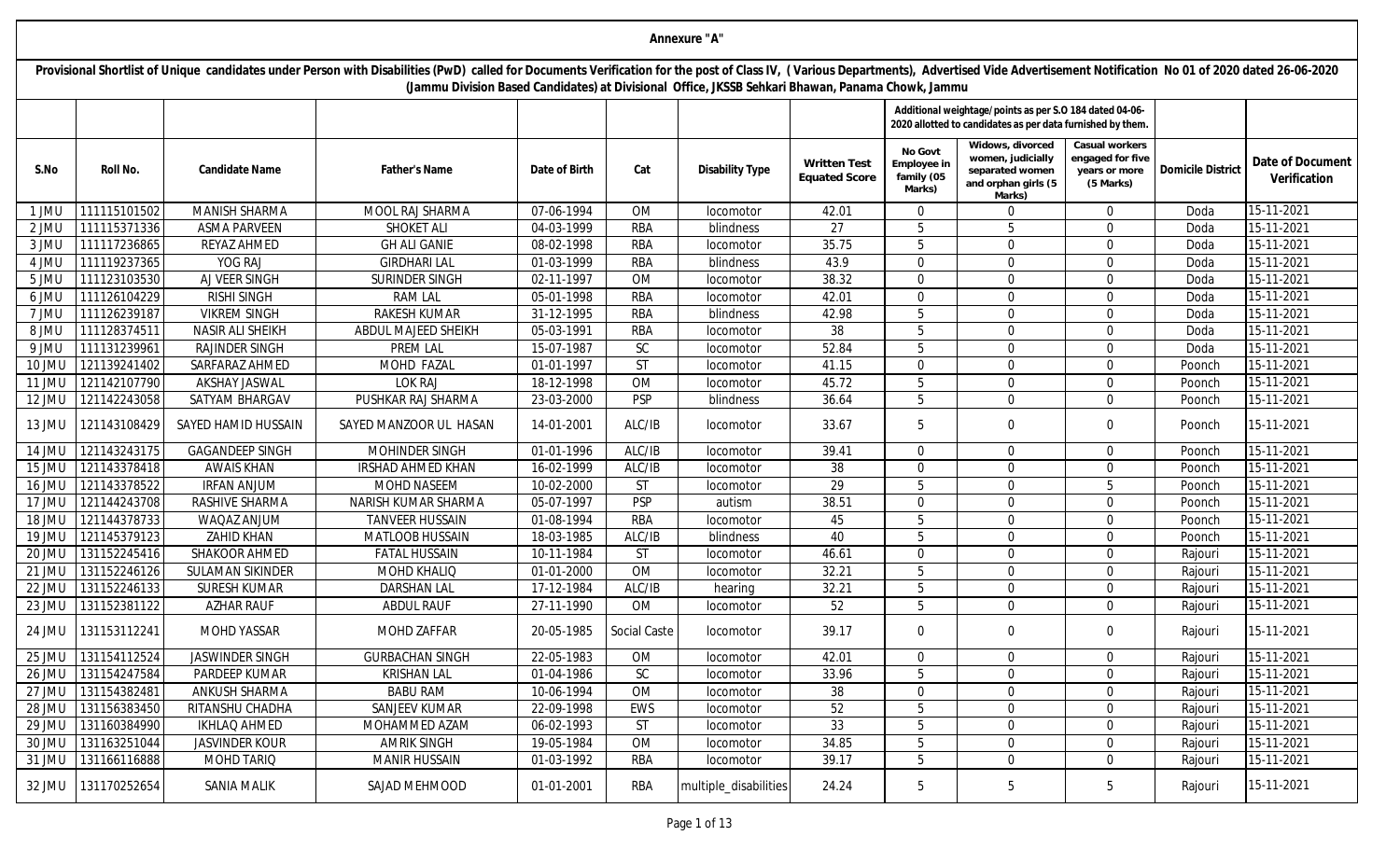|        |                     |                                             |                      |               |                     |                        |                                             |                                                | Additional weightage/points as per S.O 184 dated 04-06-<br>2020 allotted to candidates as per data furnished by them. |                                                                  |                          |                                  |
|--------|---------------------|---------------------------------------------|----------------------|---------------|---------------------|------------------------|---------------------------------------------|------------------------------------------------|-----------------------------------------------------------------------------------------------------------------------|------------------------------------------------------------------|--------------------------|----------------------------------|
| S.No   | Roll No.            | Candidate Name                              | <b>Father's Name</b> | Date of Birth | Cat                 | <b>Disability Type</b> | <b>Written Test</b><br><b>Equated Score</b> | No Govt<br>Employee in<br>family (05<br>Marks) | Widows, divorced<br>women, judicially<br>separated women<br>and orphan girls (5<br>Marks)                             | Casual workers<br>engaged for five<br>years or more<br>(5 Marks) | <b>Domicile District</b> | Date of Document<br>Verification |
| 33 JMU | 131170252675        | <b>MOHANI DEVI</b>                          | LATE SH NOBAT RAM    | 20-04-1980    | <b>OM</b>           | blindness              | 34.85                                       | 5                                              | $\mathbf 0$                                                                                                           | $\Omega$                                                         | Rajouri                  | 15-11-2021                       |
| 34 JML | 131171252824        | <b>VIJAY KUMAR</b>                          | JAGN NATH SHARMA     | 15-08-1978    | OM                  | locomotor              | 47.53                                       | $\mathbf{0}$                                   | $\mathbf 0$                                                                                                           | $\mathbf 0$                                                      | Rajouri                  | 15-11-2021                       |
| 35 JMU | 141175118487        | RAHUL CHALOTRA                              | <b>NATHA RAM</b>     | 07-09-2000    | <b>OM</b>           | blindness              | 38.32                                       | $\mathbf{0}$                                   | $\Omega$                                                                                                              | $\mathbf 0$                                                      | Reasi                    | 15-11-2021                       |
| 36 JMU | 141176254409        | <b>VIKAS RAINA</b>                          | OM PARKASH           | 27-04-1993    | OM                  | multiple_disabilities  | 36.64                                       | 5                                              | $\mathbf 0$                                                                                                           | 5                                                                | Reasi                    | 15-11-2021                       |
| 37 JMU | 141179390836        | <b>VIJAY SHARMA</b>                         | <b>KRISHAN LAL</b>   | 18-03-1995    | OM                  | blindness              | 39                                          | 5                                              | $\Omega$                                                                                                              | $\Omega$                                                         | Reasi                    | 15-11-2021                       |
| 38 JMU | 141495119283        | <b>AJAY KUMAR</b>                           | <b>RAM LAL</b>       | 15-01-1993    | SC                  | locomotor              | 43.8                                        | 5                                              | $\Omega$                                                                                                              | $\Omega$                                                         | Reasi                    | 15-11-2021                       |
| 39 JMU | 141497119925        | <b>JASWANT SINGH</b>                        | <b>KAMAL SINGH</b>   | 16-02-1998    | <b>OM</b>           | locomotor              | 38.32                                       | 5                                              | $\mathbf 0$                                                                                                           | $\Omega$                                                         | Reasi                    | 15-11-2021                       |
| 40 JMU | 141498121485        | <b>VIKRAM SINGH</b>                         | SUNDER SINGH         | 17-12-1996    | OM                  | locomotor              | 49.29                                       | $\mathbf{0}$                                   | $\mathbf 0$                                                                                                           | $\Omega$                                                         | Reasi                    | 15-11-2021                       |
| 41 JMU | 151188123776        | AKHIL SHARMA                                | CK SHARMA            | 26-10-1982    | OM                  | locomotor              | 35.33                                       | 5                                              | $\mathbf 0$                                                                                                           | $\mathbf 0$                                                      | Udhampur                 | 15-11-2021                       |
| 42 JML | 151188258893        | <b>MOHAN LAL</b>                            | <b>SHAM LAL</b>      | 07-03-1991    | SC                  | locomotor              | 33.96                                       | 5                                              | $\mathbf 0$                                                                                                           | $\Omega$                                                         | Udhampur                 | 15-11-2021                       |
| 43 JMU | 151188393621        | NEERAJ SHARMA                               | PARSHOTAM DASS       | 12-03-2001    | <b>OM</b>           | locomotor              | 44                                          | $\mathbf 0$                                    | $\mathbf 0$                                                                                                           | $\Omega$                                                         | Udhampur                 | 15-11-2021                       |
| 44 JMU | 151189124234        | <b>ANKUSH SUMBRIA</b>                       | KULWANT SINGH        | 21-01-1997    | OM                  | blindness              | 34.49                                       | 5                                              | $\Omega$                                                                                                              | $\Omega$                                                         | Udhampur                 | 15-11-2021                       |
| 45 JMU | 151189259092        | DEEP KUMAR                                  | <b>HEM RAJ</b>       | 29-12-2000    | <b>Social Caste</b> | blindness              | 34.85                                       | 5                                              | $\mathbf 0$                                                                                                           | $\mathbf 0$                                                      | Udhampur                 | 15-11-2021                       |
| 46 JMU | 151189394239        | SHAKUN PAKHETRA                             | <b>JUGAL KISHORE</b> | 07-10-1985    | OM                  | locomotor              | 34                                          | 5                                              | $\overline{0}$                                                                                                        | $\Omega$                                                         | Udhampur                 | 15-11-2021                       |
| 47 JMU | 151192260563        | <b>GANESH DASS</b>                          | <b>KRISHAN LAL</b>   | 09-01-1984    | <b>OM</b>           | locomotor              | 42.98                                       | $\Omega$                                       | $\Omega$                                                                                                              | $\Omega$                                                         | Udhampur                 | 15-11-2021                       |
| 48 JMU | 151193125667        | <b>AGAG AHMED</b>                           | <b>BASHIR AHMED</b>  | 01-05-1990    | OM                  | locomotor              | 32.73                                       | 5                                              | $\mathbf 0$                                                                                                           | $\Omega$                                                         | Udhampur                 | 15-11-2021                       |
| 49 JMU | 151194261169        | <b>RAJESH ABROL</b>                         | <b>JAGDISH KUMAR</b> | 06-09-1990    | <b>OM</b>           | locomotor              | 43.9                                        | 0                                              | $\mathbf 0$                                                                                                           | $\mathbf 0$                                                      | Udhampur                 | 15-11-2021                       |
| 50 JMU | 151196127053        | SHUBAM SINGH                                | <b>BALBIR SINGH</b>  | 14-04-1998    | OM                  | locomotor              | 40.07                                       | $\Omega$                                       | $\Omega$                                                                                                              | $\Omega$                                                         | Udhampur                 | 15-11-2021                       |
| 51 JMU | 151200263080        | <b>DEEPAK DOGRA</b>                         | SH BANSI LAL         | 21-09-1989    | SC                  | locomotor              | 42.03                                       | $\mathbf{0}$                                   | $\Omega$                                                                                                              | $\Omega$                                                         | Udhampur                 | 16-11-2021                       |
| 52 JMU | 151202263360        | ABHISHEK SHARMA                             | <b>AJAY KUMAR</b>    | 09-09-1998    | <b>OM</b>           | locomotor              | 37.56                                       | 5                                              | $\Omega$                                                                                                              | $\Omega$                                                         | Udhampur                 | 16-11-2021                       |
| 53 JMU | 151202398372        | <b>ANIL SHARMA</b>                          | <b>MUKAND LAL</b>    | 26-06-1998    | <b>OM</b>           | blindness              | 34                                          | 5                                              | $\Omega$                                                                                                              | $\Omega$                                                         | Udhampur                 | 16-11-2021                       |
| 54 JMU | 151203128804        | <b>RAJAN SINGH</b>                          | <b>BHOLA SINGH</b>   | 14-01-1995    | <b>OM</b>           | locomotor              | 54.99                                       | $\Omega$                                       | $\mathbf 0$                                                                                                           | $\Omega$                                                         | Udhampur                 | 16-11-2021                       |
| 55 JMU | 151206399239        | SANDOKHU RAM                                | <b>BHAGAT RAM</b>    | 20-10-1986    | SC                  | blindness              | 38                                          | 5                                              | $\Omega$                                                                                                              | $\Omega$                                                         | Udhampur                 | 16-11-2021                       |
| 56 JMU |                     | 151213400372 AVINASH KUMAR SHARMA           | <b>KAKA RAM</b>      | 17-05-1991    | <b>OM</b>           | locomotor              | 49                                          | 5                                              | 0                                                                                                                     | $\overline{0}$                                                   | Udhampur                 | 16-11-2021                       |
| 57 JMU | 151214130659        | <b>NEERAJ KUMAR</b>                         | <b>VIJAY KUMAR</b>   | 04-06-1996    | <b>OM</b>           | blindness              | 43.8                                        | 5                                              | $\mathbf 0$                                                                                                           | $\mathbf 0$                                                      | Udhampur                 | 16-11-2021                       |
| 58 JMU | 151215400578        | <b>VEER SINGH</b>                           | <b>MUNSHI RAM</b>    | 03-07-1981    | OM                  | hearing                | 33                                          | 5                                              | $\mathbf 0$                                                                                                           | $\Omega$                                                         | Udhampur                 | 16-11-2021                       |
| 59 JMU | 161220266235        | ANIL KUMAR                                  | <b>AMAR CHAND</b>    | 03-02-1995    | <b>SC</b>           | blindness              | 44.84                                       | 5                                              | $\Omega$                                                                                                              | $\Omega$                                                         | Kishtwar                 | 16-11-2021                       |
|        |                     | 60 JMU   161220266419   BABAR MUSHTAQ MALIK | MUSHTAQ AHMED MALIK  | 05-03-1998    | RBA                 | locomotor              | 40.31                                       | 5                                              | $\mathbf 0$                                                                                                           | $\overline{0}$                                                   | Kishtwar                 | 16-11-2021                       |
|        | 61 JMU 161222132379 | <b>ROHIT THAKUR</b>                         | <b>MILKHI RAM</b>    | 01-11-1999    | RBA                 | blindness              | 41.02                                       | $\mathbf 0$                                    | $\mathbf 0$                                                                                                           | $\overline{0}$                                                   | Kishtwar                 | 16-11-2021                       |
|        | 62 JMU 161224133311 | <b>VIKAY SHARMA</b>                         | <b>BANSILAL</b>      | 08-06-1997    | <b>RBA</b>          | locomotor              | 41.02                                       | 5                                              | 0                                                                                                                     | $\mathbf 0$                                                      | Kishtwar                 | 16-11-2021                       |
| 63 JMU | 161224403343        | <b>TARIO HUSSAIN</b>                        | LASSA AHANGER        | 22-06-1985    | SC                  | blindness              | 46                                          | 0                                              | 0                                                                                                                     | $\mathbf 0$                                                      | Kishtwar                 | 16-11-2021                       |
| 64 JMU | 161226403660        | RAHUL PARIHAR                               | KOSHAL PARIHAR       | 07-04-1999    | OM                  | autism                 | 38                                          | 5                                              | $\mathbf 0$                                                                                                           | $\mathbf 0$                                                      | Kishtwar                 | 16-11-2021                       |
| 65 JMU | 161228133972        | RANJEET SINGH                               | KANSHI RAM           | 15-02-1992    | <b>RBA</b>          | locomotor              | 40.07                                       | $\mathbf{0}$                                   | $\mathbf 0$                                                                                                           | $\overline{0}$                                                   | Kishtwar                 | 16-11-2021                       |
|        | 66 JMU 161230269339 | YAQUB RIYAZ MALIK                           | RIYAZ AHMED MALIK    | 17-04-1998    | OM                  | locomotor              | 39.41                                       | $\mathbf 0$                                    | $\mathbf 0$                                                                                                           | $\overline{0}$                                                   | Kishtwar                 | 16-11-2021                       |
|        | 67 JMU 171233270390 | SUNIL KUMAR                                 | <b>KARTAR CHAND</b>  | 06-11-1999    | EWS                 | locomotor              | 40.31                                       | $\mathbf 0$                                    | 0                                                                                                                     | $\mathbf 0$                                                      | Samba                    | 16-11-2021                       |
|        | 68 JMU 171234405631 | <b>KARAN BADYAL</b>                         | <b>KEWAL KRISHAN</b> | 15-12-1997    | OM                  | locomotor              | 37                                          | 5                                              | 0                                                                                                                     | $\mathbf 0$                                                      | Samba                    | 16-11-2021                       |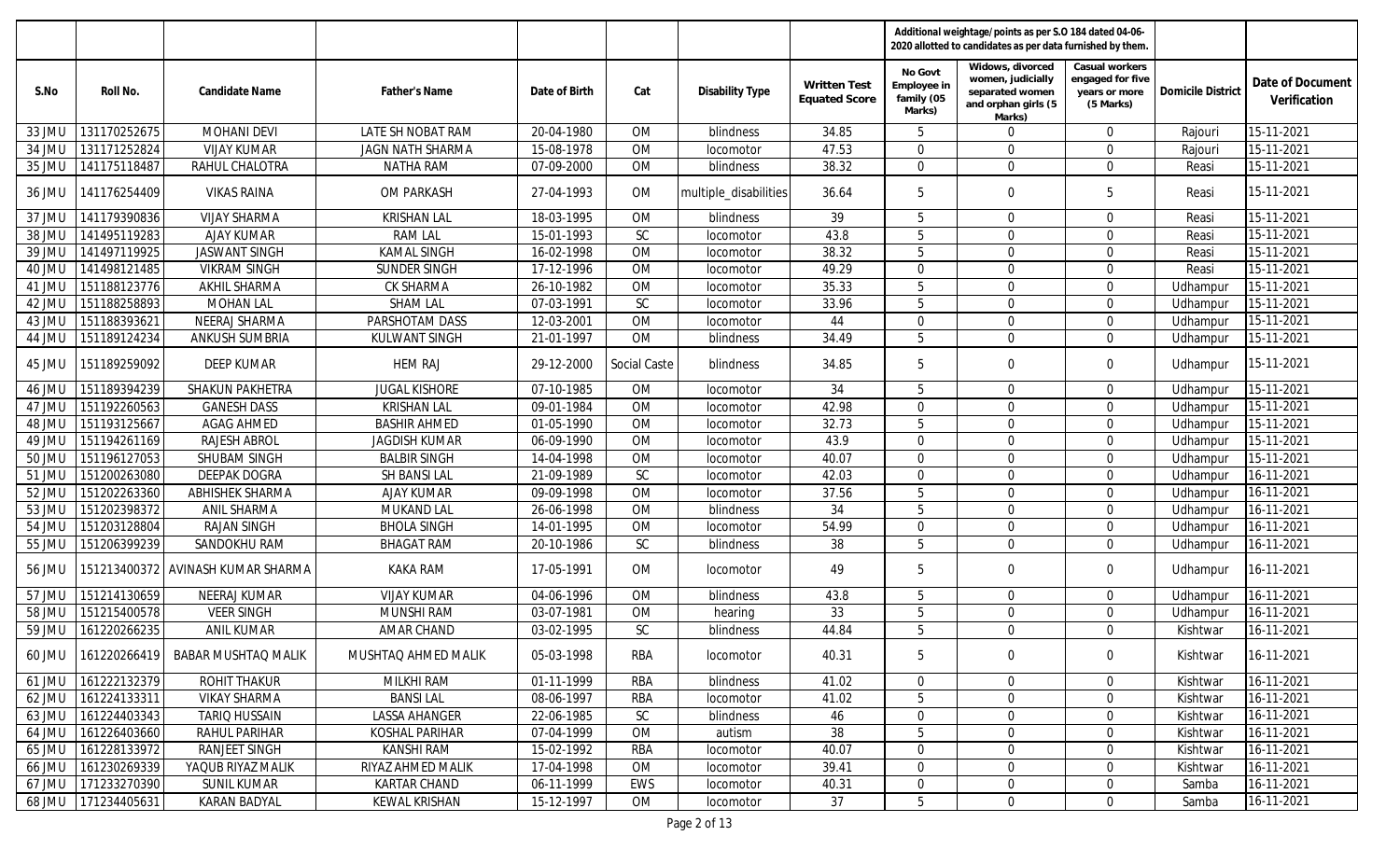|               |                      |                       |                        |               |                     |                       |                                             |                                                | Additional weightage/points as per S.O 184 dated 04-06-<br>2020 allotted to candidates as per data furnished by them. |                                                                  |                          |                                  |
|---------------|----------------------|-----------------------|------------------------|---------------|---------------------|-----------------------|---------------------------------------------|------------------------------------------------|-----------------------------------------------------------------------------------------------------------------------|------------------------------------------------------------------|--------------------------|----------------------------------|
| S.No          | Roll No.             | Candidate Name        | Father's Name          | Date of Birth | Cat                 | Disability Type       | <b>Written Test</b><br><b>Equated Score</b> | No Govt<br>Employee in<br>family (05<br>Marks) | Widows, divorced<br>women, judicially<br>separated women<br>and orphan girls (5<br>Marks)                             | Casual workers<br>engaged for five<br>years or more<br>(5 Marks) | <b>Domicile District</b> | Date of Document<br>Verification |
| 69 JMU        | 171236136321         | <b>VIKAS KHAJURIA</b> | <b>DALIP KHAJURIA</b>  | 25-02-1981    | <b>OM</b>           | locomotor             | 37.36                                       | 5                                              | $\mathbf 0$                                                                                                           | $\Omega$                                                         | Samba                    | 16-11-2021                       |
| 70 JMU        | 17124013724          | SHASHVAT SHARMA       | <b>BHUSHAN KUMAR</b>   | 11-03-1997    | <b>OM</b>           | locomotor             | 54.99                                       | $\mathbf 0$                                    | $\mathbf 0$                                                                                                           | $\Omega$                                                         | Samba                    | 16-11-2021                       |
| 71 JMU        | 171240406973         | <b>KOMAL DEVI</b>     | <b>BABU RAM</b>        | 14-11-1992    | SC                  | blindness             | 37                                          | 5                                              | $\Omega$                                                                                                              | $\Omega$                                                         | Samba                    | 16-11-2021                       |
| 72 JMU        | 171241137477         | <b>AMIT SHARMA</b>    | <b>SURESH PAUL</b>     | 20-02-1999    | 0M                  | multiple_disabilities | 42.01                                       | 5                                              | $\mathbf 0$                                                                                                           | $\mathbf 0$                                                      | Samba                    | 16-11-2021                       |
| 73 JMU        | 171246273393         | JITENDER SHARMA       | <b>MADAN LAL</b>       | 13-02-1998    | ALC/IB              | locomotor             | 46.61                                       | $\mathbf 0$                                    | $\mathbf 0$                                                                                                           | $\Omega$                                                         | Samba                    | 16-11-2021                       |
| 74 JMU        | 171246408402         | JASVINDER CHOUDHARY   | <b>SWARAN SINGH</b>    | 21-11-1989    | OM                  | locomotor             | 32                                          | 5                                              | $\mathbf 0$                                                                                                           | 5                                                                | Samba                    | 16-11-2021                       |
| 75 JMU        | 171247138691         | YOGESH KUMAR          | PURAN CHAND            | 09-12-1993    | <b>OM</b>           | locomotor             | 44.71                                       | $\mathbf 0$                                    | $\mathbf 0$                                                                                                           | $\mathbf 0$                                                      | Samba                    | 16-11-2021                       |
| 76 JMU        | 181255275353         | <b>VINEY SHARMA</b>   | ROMESH CHANDER         | 12-02-1999    | <b>OM</b>           | locomotor             | 35.75                                       | 5                                              | $\mathbf 0$                                                                                                           | $\mathbf 0$                                                      | Jammu                    | 16-11-2021                       |
| 77 JMU        | 181256141306         | <b>MOHD NASIR</b>     | MOHD SADIQ             | 25-01-1998    | <b>Social Caste</b> | locomotor             | 35.33                                       | 5                                              | $\mathbf 0$                                                                                                           | $\mathbf 0$                                                      | Jammu                    | 16-11-2021                       |
| <b>78 JMU</b> | 181256141663         | RAMAN SHARMA          | <b>SURAJ PARKASH</b>   | 05-08-1996    | ALC/IB              | locomotor             | 42.95                                       | $\mathbf 0$                                    | $\mathbf 0$                                                                                                           | $\mathbf 0$                                                      | Jammu                    | 16-11-2021                       |
| 79 JMU        | 181256276103         | <b>MANVI KAPOOR</b>   | <b>SANJEEV KAPOOR</b>  | 14-03-1999    | <b>PSP</b>          | multiple_disabilities | 51.11                                       | $\mathbf{0}$                                   | $\mathbf 0$                                                                                                           | $\Omega$                                                         | Poonch                   | 16-11-2021                       |
| 80 JMU        | 181257277135         | <b>PAWAN KUMAR</b>    | <b>JEET RAJ</b>        | 18-03-1996    | SC                  | locomotor             | 33.08                                       | 5                                              | $\mathbf 0$                                                                                                           | $\Omega$                                                         | Jammu                    | 16-11-2021                       |
| 81 JMU        | 181257411955         | <b>KAMAKSHI SURI</b>  | <b>BRIJ MOHAN SURI</b> | 28-01-1999    | <b>OM</b>           | locomotor             | 39                                          | 5                                              | $\mathbf 0$                                                                                                           | $\Omega$                                                         | Jammu                    | 16-11-2021                       |
| 82 JMU        | 181258278295         | MUNISH DUTTA          | SHYAM SUNDER DUTTA     | 06-10-1988    | <b>OM</b>           | blindness             | 37.56                                       | 5                                              | $\mathbf 0$                                                                                                           | $\mathbf 0$                                                      | Jammu                    | 16-11-2021                       |
| 83 JMU        | 181258278379         | RAJAT KAITH           | <b>FAQIR CHAND</b>     | 08-10-1997    | SC                  | blindness             | 39.41                                       | $\mathbf{0}$                                   | $\mathbf 0$                                                                                                           | $\Omega$                                                         | Jammu                    | 16-11-2021                       |
| 84 JMU        | 181259413679         | <b>HEENA SHARMA</b>   | <b>GOPAL KRISHAN</b>   | 16-04-1997    | <b>OM</b>           | blindness             | 34                                          | 5                                              | $\mathbf 0$                                                                                                           | $\Omega$                                                         | Jammu                    | 16-11-2021                       |
| 85 JMU        | 181259413980         | <b>HAKIKET SINGH</b>  | <b>BALIT SINGH</b>     | 10-11-1993    | <b>RBA</b>          | locomotor             | 44                                          | 5                                              | $\Omega$                                                                                                              | $\Omega$                                                         | Ramban                   | $16 - 11 - 2021$                 |
| 86 JMU        | 181261145886         | <b>AKHIL SHARMA</b>   | <b>ASHOK KUMAR</b>     | 22-12-1996    | <b>OM</b>           | locomotor             | 46.69                                       | 5                                              | $\mathbf 0$                                                                                                           | $\Omega$                                                         | Jammu                    | $16 - 11 - 2021$                 |
| 87 JMU        | 181262160951         | <b>JYOTI DEVI</b>     | <b>SUKHDEV RAJ</b>     | 17-04-1986    | SC                  | locomotor             | 28.2                                        | 5                                              | $\Omega$                                                                                                              | 5                                                                | Jammu                    | 16-11-2021                       |
| 88 JMU        | 181262281740         | <b>HAKIM HUSSIAN</b>  | MUSKEEN ALI            | 10-08-1997    | <b>ST</b>           | multiple_disabilities | 37.56                                       | 5                                              | $\mathbf 0$                                                                                                           | $\mathbf 0$                                                      | Jammu                    | 16-11-2021                       |
| 89 JMU        | 181264417619         | RAKESH KUMAR          | <b>MANSA RAM</b>       | 10-03-1979    | <b>OM</b>           | locomotor             | 33                                          | 5                                              | $\mathbf 0$                                                                                                           | $\mathbf 0$                                                      | Jammu                    | 16-11-2021                       |
| 90 JMU        | 181266283984         | <b>RAMAN SHARMA</b>   | <b>GIRDHARI LAL</b>    | 23-02-1990    | <b>OM</b>           | locomotor             | 38.51                                       | $\mathbf 0$                                    | $\mathbf 0$                                                                                                           | $\mathbf 0$                                                      | Jammu                    | 16-11-2021                       |
| 91 JMU        | 181267149391         | <b>SUNIL KUMAR</b>    | <b>BABU RAM</b>        | 23-12-1979    | OM                  | locomotor             | 46.69                                       | $\mathbf 0$                                    | $\mathbf 0$                                                                                                           | $\mathbf 0$                                                      | Jammu                    | 16-11-2021                       |
| 92 JMU        | 181267284447         | <b>JODH RAJ</b>       | <b>JAGDISH RAJ</b>     | 08-11-1981    | <b>OM</b>           | blindness             | 39.41                                       | 5                                              | $\mathbf 0$                                                                                                           | $\Omega$                                                         | Jammu                    | 16-11-2021                       |
| 93 JMU        | 181268284948         | SANJEEV KUMAR         | <b>JEETA RAM</b>       | 27-12-1986    | SC                  | locomotor             | 41.15                                       | 5                                              | $\Omega$                                                                                                              | $\Omega$                                                         | Jammu                    | 16-11-2021                       |
|               | 94 JMU 181274153024  | <b>SUBAM MOTTON</b>   | <b>GURDEEP RAJ</b>     | 12-02-1997    | <b>SC</b>           | blindness             | 32.73                                       | b                                              | 0                                                                                                                     | $\mathbf 0$                                                      | Jammu                    | 16-11-2021                       |
|               | 95 JMU 181274287912  | <b>BIR PAL SINGH</b>  | SURINDER SINGH         | 23-03-1994    | OM                  | locomotor             | 48.42                                       | $\mathbf 0$                                    | 0                                                                                                                     | $\Omega$                                                         | Jammu                    | 16-11-2021                       |
|               | 96 JMU 181274288000  | NEHA SHARMA           | <b>MANOJ KUMAR</b>     | 20-12-1988    | OM                  | locomotor             | 35.75                                       | 5                                              | $\overline{0}$                                                                                                        | $\mathbf 0$                                                      | Jammu                    | 16-11-2021                       |
| 97 JMU        | 181275423499         | SHAMSHAD BIBI         | ABDUL GANI             | 03-03-1996    | <b>ST</b>           | locomotor             | 49                                          | $\mathbf 0$                                    | $\mathbf 0$                                                                                                           | $\mathbf 0$                                                      | Jammu                    | 16-11-2021                       |
| 98 JMU        | 181276289188         | <b>ANJANA KUMARI</b>  | <b>BABU RAM</b>        | 13-10-1994    | OM                  | locomotor             | 40.31                                       | $\mathbf 0$                                    | $\mathbf 0$                                                                                                           | $\mathbf 0$                                                      | Jammu                    | 16-11-2021                       |
|               | 99 JMU 181277289743  | SATBIR SINGH          | <b>TARLOK SINGH</b>    | 12-12-1986    | OM                  | <i>locomotor</i>      | 32.21                                       | 5                                              | $\mathbf 0$                                                                                                           | $\mathbf 0$                                                      | Jammu                    | 16-11-2021                       |
|               | 100 JMU 181278424714 | RAHUL SHARMA          | <b>RATAN LAL</b>       | 02-03-1997    | OM                  | blindness             | 50                                          | 5                                              | $\mathbf 0$                                                                                                           | $\overline{0}$                                                   | Jammu                    | 16-11-2021                       |
|               | 101 JMU 181282156924 | <b>ISHU SINGH</b>     | SHANKAR SINGH          | 23-04-1995    | ALC/IB              | locomotor             | 38.32                                       | 5                                              | $\mathbf 0$                                                                                                           | $\mathbf 0$                                                      | Jammu                    | 17-11-2021                       |
|               | 102 JMU 181284157726 | <b>ANAND PAL</b>      | <b>BABU RAM</b>        | 14-04-2000    | SC                  | blindness             | 49.29                                       | 5                                              | $\mathbf 0$                                                                                                           | $\mathbf 0$                                                      | Jammu                    | 17-11-2021                       |
|               | 103 JMU 181284427395 | <b>ASHISH ANGOTRA</b> | SH DEVI DASS ANGOTRA   | 15-06-1988    | OM                  | blindness             | 39                                          | 5                                              | $\mathbf 0$                                                                                                           | $\overline{0}$                                                   | Jammu                    | 17-11-2021                       |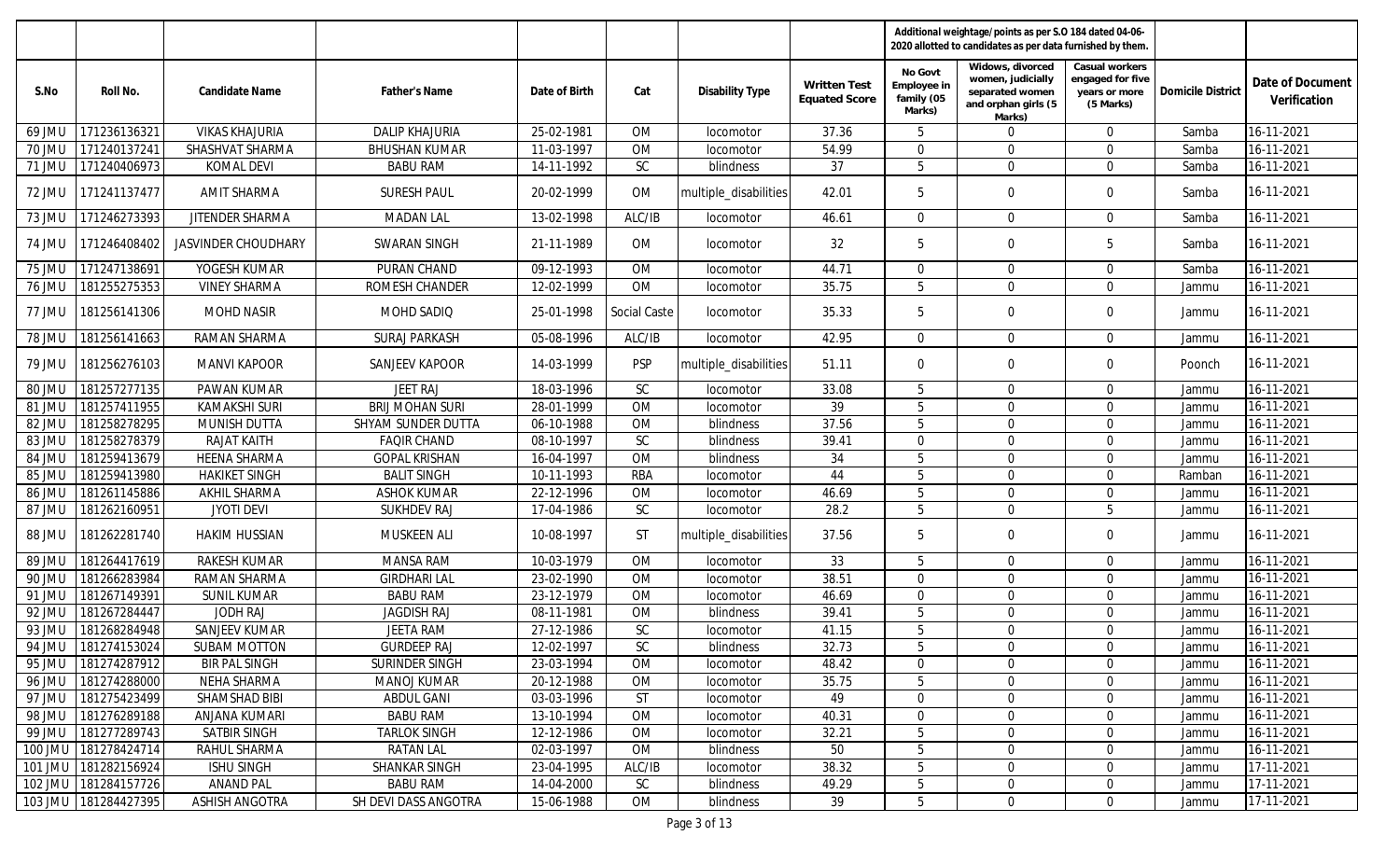|                |                      |                        |                            |               |                     |                        |                                             |                                                | Additional weightage/points as per S.O 184 dated 04-06-<br>2020 allotted to candidates as per data furnished by them. |                                                                  |                          |                                  |
|----------------|----------------------|------------------------|----------------------------|---------------|---------------------|------------------------|---------------------------------------------|------------------------------------------------|-----------------------------------------------------------------------------------------------------------------------|------------------------------------------------------------------|--------------------------|----------------------------------|
| S.No           | Roll No.             | Candidate Name         | Father's Name              | Date of Birth | Cat                 | <b>Disability Type</b> | <b>Written Test</b><br><b>Equated Score</b> | No Govt<br>Employee in<br>family (05<br>Marks) | Widows, divorced<br>women, judicially<br>separated women<br>and orphan girls (5<br>Marks)                             | Casual workers<br>engaged for five<br>years or more<br>(5 Marks) | <b>Domicile District</b> | Date of Document<br>Verification |
| 104 JMU        | 181288294176         | RISHIKA GUPTA          | <b>NARESH GUPTA</b>        | 27-07-2001    | <b>OM</b>           | blindness              | 40.31                                       | 5                                              | $\mathbf 0$                                                                                                           | $\Omega$                                                         | Jammu                    | 17-11-2021                       |
| 105 JMU        | 181291160647         | <b>ANKIT GUPTA</b>     | PARDEEP GUPTA              | 06-06-1988    | <b>OM</b>           | locomotor              | 40.07                                       | 5                                              | $\Omega$                                                                                                              | $\Omega$                                                         | Jammu                    | 17-11-2021                       |
| 106 JMU        | 181293296149         | RAJAT SHARMA           | <b>TARSAME KUMAR</b>       | 15-03-1999    | EWS                 | locomotor              | 43.9                                        | 5                                              | $\Omega$                                                                                                              | $\Omega$                                                         | Jammu                    | 17-11-2021                       |
| 107 JMU        | 181295431957         | YOGESH KAPOOR          | <b>SHIV KAPOOR</b>         | 14-11-1996    | OM                  | blindness              | 34                                          | 5                                              | $\Omega$                                                                                                              | $\Omega$                                                         | Jammu                    | 17-11-2021                       |
| 108 JMU        | 181296432465         | SHINDAY KUMAR          | <b>BADRI NATH</b>          | 06-05-1979    | <b>OM</b>           | locomotor              | 32                                          | 5                                              | $\Omega$                                                                                                              | $\Omega$                                                         | Jammu                    | 17-11-2021                       |
| 109 JMU        | 181299298457         | <b>DIDAR SINGH</b>     | <b>GHAR SINGH</b>          | 11-07-1994    | <b>OM</b>           | blindness              | 41.15                                       | $\mathbf 0$                                    | $\Omega$                                                                                                              | $\Omega$                                                         | Jammu                    | 17-11-2021                       |
| 110 JMU        | 181301163820         | <b>AJAY SINGH</b>      | <b>NASIB CHAND</b>         | 10-03-1998    | <b>RBA</b>          | locomotor              | 33.67                                       | 5                                              | $\mathbf 0$                                                                                                           | $\Omega$                                                         | Doda                     | 17-11-2021                       |
| 111 JMU        | 181303164620         | <b>AJAY SINGH</b>      | <b>KANTA DEVI</b>          | 06-04-1994    | <b>OM</b>           | blindness              | 40.07                                       | $\Omega$                                       | $\Omega$                                                                                                              | $\Omega$                                                         | Doda                     | 17-11-2021                       |
| 112 JMU        | 181308301036         | <b>VINOD SINGH</b>     | <b>MUNSHI RAM</b>          | 10-02-1991    | <b>OM</b>           | hearing                | 42.03                                       | 5                                              | $\mathbf 0$                                                                                                           | .5                                                               | Ramban                   | 17-11-2021                       |
| 113 JMU        | 181492506004         | <b>SURAJ PANDITA</b>   | RAMESH KUMAR PANDITA       | 04-01-2000    | <b>OM</b>           | locomotor              | 39.17                                       | 5                                              | $\mathbf 0$                                                                                                           | $\mathbf 0$                                                      | Jammu                    | 17-11-2021                       |
| 114 JMU        | 191312301284         | RAJEEV KOUSHAL         | ASHOK KUMAR                | 07-03-1989    | <b>Social Caste</b> | blindness              | 33.96                                       | 5                                              | $\mathbf 0$                                                                                                           | $\Omega$                                                         | Kathua                   | 17-11-2021                       |
| 115 JMU        | 191312436405         | SAHIL AKHTER           | MANZOOR HUSSAIN            | 04-05-1999    | OM                  | locomotor              | 30                                          | 5                                              | $\mathbf 0$                                                                                                           | .5                                                               | Kathua                   | 17-11-2021                       |
| 116 JMU        | 191312436572         | <b>MANIK</b>           | <b>BUA DITTA</b>           | 25-09-1993    | OM                  | locomotor              | 36                                          | 5                                              | $\mathbf 0$                                                                                                           | $\Omega$                                                         | Kathua                   | 17-11-2021                       |
| <b>117 JMU</b> | 191313166968         | <b>ANIL KUMAR</b>      | <b>NEK RAM</b>             | 27-12-1996    | <b>OM</b>           | locomotor              | 40.07                                       | $\Omega$                                       | $\mathbf 0$                                                                                                           | $\Omega$                                                         | Kathua                   | 17-11-2021                       |
| 118 JMU        | 191320170799         | <b>MOHD SAHIER</b>     | <b>MOHD SHABIR</b>         | 03-05-2001    | <b>RBA</b>          | blindness              | 49.29                                       | $\Omega$                                       | $\Omega$                                                                                                              | $\Omega$                                                         | Kathua                   | 17-11-2021                       |
| 119 JMU        | 191320305465         | SOHNU BHAGAT           | SADHU RAM                  | 26-06-1981    | SC                  | locomotor              | 51.93                                       | $\Omega$                                       | $\Omega$                                                                                                              | $\Omega$                                                         | Kathua                   | 17-11-2021                       |
| 120 JMU        | 19132044051          | MONINDER SINGH         | <b>OMKAR SINGH</b>         | 22-04-1991    | <b>OM</b>           | autism                 | 43                                          | $\mathbf 0$                                    | $\mathbf 0$                                                                                                           | $\Omega$                                                         | Kathua                   | 17-11-2021                       |
| 121 JMU        | 191321170966         | PARVEEN KUMAR          | <b>DHARAM SINGH</b>        | 28-09-1995    | <b>SC</b>           | blindness              | 42.01                                       | $\Omega$                                       | $\mathbf 0$                                                                                                           | $\Omega$                                                         | Kathua                   | 17-11-2021                       |
| 122 JMU        | 191321305947         | SHIVANI DEVI           | NARESH KUMAR               | 18-09-1997    | <b>OM</b>           | locomotor              | 32.21                                       | $\Omega$                                       | $\Omega$                                                                                                              | 5                                                                | Kathua                   | 17-11-2021                       |
| 123 JMU        | 191323306689         | <b>WASIM AKRAM</b>     | ABDUL RAFIQ                | 03-01-1997    | OM                  | blindness              | 42.03                                       | $\Omega$                                       | $\Omega$                                                                                                              | $\Omega$                                                         | Kathua                   | 17-11-2021                       |
| 124 JMU        | 191325442448         | <b>MAHESH SINGH</b>    | <b>NATTER SINGH</b>        | 02-11-1996    | OM                  | blindness              | 33                                          | 5                                              | $\Omega$                                                                                                              | $\Omega$                                                         | Jammu                    | 17-11-2021                       |
| 125 JMU        | 191330308905         | MOHINDER KUMAR         | SH ROMESH CHAND            | 06-12-1987    | <b>RBA</b>          | blindness              | 45.74                                       | 5                                              | $\Omega$                                                                                                              | $\Omega$                                                         | Kathua                   | 17-11-2021                       |
| 126 JMU        | 191331174136         | <b>VIJAY KUMAR</b>     | <b>RAM DASS</b>            | 25-11-1988    | <b>OM</b>           | blindness              | 45.72                                       | $\mathbf 0$                                    | $\mathbf{0}$                                                                                                          | $\Omega$                                                         | Kathua                   | 17-11-2021                       |
| 127 JMU        | 191331444072         | <b>SAHIL KUMAR</b>     | PAWAN KUMAR                | 13-04-1999    | SC                  | blindness              | 33                                          | 5                                              | $\Omega$                                                                                                              | $\Omega$                                                         | Kathua                   | 17-11-2021                       |
| 128 JMU        | 191332309389         | NAVEEN SHARMA          | SHIV RAM SHARMA            | 28-02-1981    | <b>OM</b>           | hearing                | 33.08                                       | 5                                              | $\mathbf 0$                                                                                                           | $\mathbf 0$                                                      | Kathua                   | 17-11-2021                       |
| 129 JMU        | 191334444682         | RAHUL SHARMA           | <b>KEWAL KRISHAN</b>       | 02-07-1999    | <b>OM</b>           | blindness              | 53                                          | $\overline{0}$                                 | $\mathbf 0$                                                                                                           | $\mathbf 0$                                                      | Kathua                   | 17-11-2021                       |
| 130 JMU        | 191338175672         | NISCHAL SHARMA         | <b>DARSHAN KUMAR</b>       | 09-11-1989    | <b>OM</b>           | <i>locomotor</i>       | 37.36                                       | 5                                              | $\mathbf 0$                                                                                                           | $\Omega$                                                         | Kathua                   | 17-11-2021                       |
| 131 JMU        | 191342446252         | <b>ABHISHEK SINGH</b>  | PIARA SINGH                | 08-02-1993    | OM                  | blindness              | 68                                          | 5                                              | $\mathbf 0$                                                                                                           | $\Omega$                                                         | Kathua                   | 17-11-2021                       |
| 132 JMU        | 191343176584         | <b>CHARAN SINGH</b>    | <b>AMAR SINGH</b>          | 20-01-1990    | OM                  | locomotor              | 44.71                                       | 5                                              | $\Omega$                                                                                                              | $\Omega$                                                         | Kathua                   | 17-11-2021                       |
|                | 133 JMU 191344446564 | RISHAB SHARMA          | <b>VAISHNO DUTT</b>        | 22-03-1998    | OM                  | <i>locomotor</i>       | 45                                          | $\mathbf 0$                                    | 0                                                                                                                     | $\mathbf 0$                                                      | Kathua                   | 17-11-2021                       |
|                | 134 JMU 191346177094 | <b>RAHUL DEV SINGH</b> | <b>SHAM SINGH</b>          | 19-04-1994    | EWS                 | locomotor              | 46.69                                       | 5                                              | $\mathbf 0$                                                                                                           | $\Omega$                                                         | Kathua                   | 17-11-2021                       |
|                | 135 JMU 191347177467 | SHYAM KUMAR            | TILAK RAJ                  | 30-03-1994    | Social Caste        | locomotor              | 34.49                                       | 5                                              | 0                                                                                                                     | $\mathbf 0$                                                      | Kathua                   | 17-11-2021                       |
|                | 136 JMU 181486507987 | PARVINDER SINGH        | <b>SARAN SINGH</b>         | 03-01-1980    | OM                  | locomotor              | 34                                          | 5                                              | $\mathbf 0$                                                                                                           | $\overline{0}$                                                   | Budgam                   | 17-11-2021                       |
|                | 137 JMU 181487506991 | <b>JAMEEL AKHTER</b>   | <b>BASHIR AHMAD NAIKOO</b> | 02-12-1985    | OM                  | blindness              | 47.53                                       | $\mathbf 0$                                    | $\mathbf 0$                                                                                                           | $\Omega$                                                         | Anantnag                 | 17-11-2021                       |
|                | 138 JMU 181488505213 | <b>VINNY PANDITA</b>   | AVTAR KRISHAN PANDITA      | 18-12-1991    | EWS                 | blindness              | 54.08                                       | $\mathbf 0$                                    | $\mathbf 0$                                                                                                           | $\Omega$                                                         | Anantnag                 | 17-11-2021                       |
|                | 139 JMU 181488505325 | RAKSHAK PANDITA        | <b>BANSI LAL PANDITA</b>   | 22-06-1999    | OM                  | locomotor              | 49.29                                       | $\mathbf 0$                                    | $\mathbf 0$                                                                                                           | $\mathbf 0$                                                      | Pulwama                  | 17-11-2021                       |
|                | 140 JMU 181488507042 | POOJA PANDIT           | SATESH CHANDER PANDIT      | 10-02-1992    | OM                  | blindness              | 50.21                                       | $\mathbf 0$                                    | $\mathbf 0$                                                                                                           | $\mathbf 0$                                                      | Kulgam                   | 17-11-2021                       |
|                | 141 JMU 181488507077 | <b>VINEY SHARMA</b>    | SHAMBOO NATH SHARMA        | 21-01-1989    | OM                  | locomotor              | 45.74                                       | $\mathbf 0$                                    | $\mathbf 0$                                                                                                           | $\overline{0}$                                                   | Anantnag                 | 17-11-2021                       |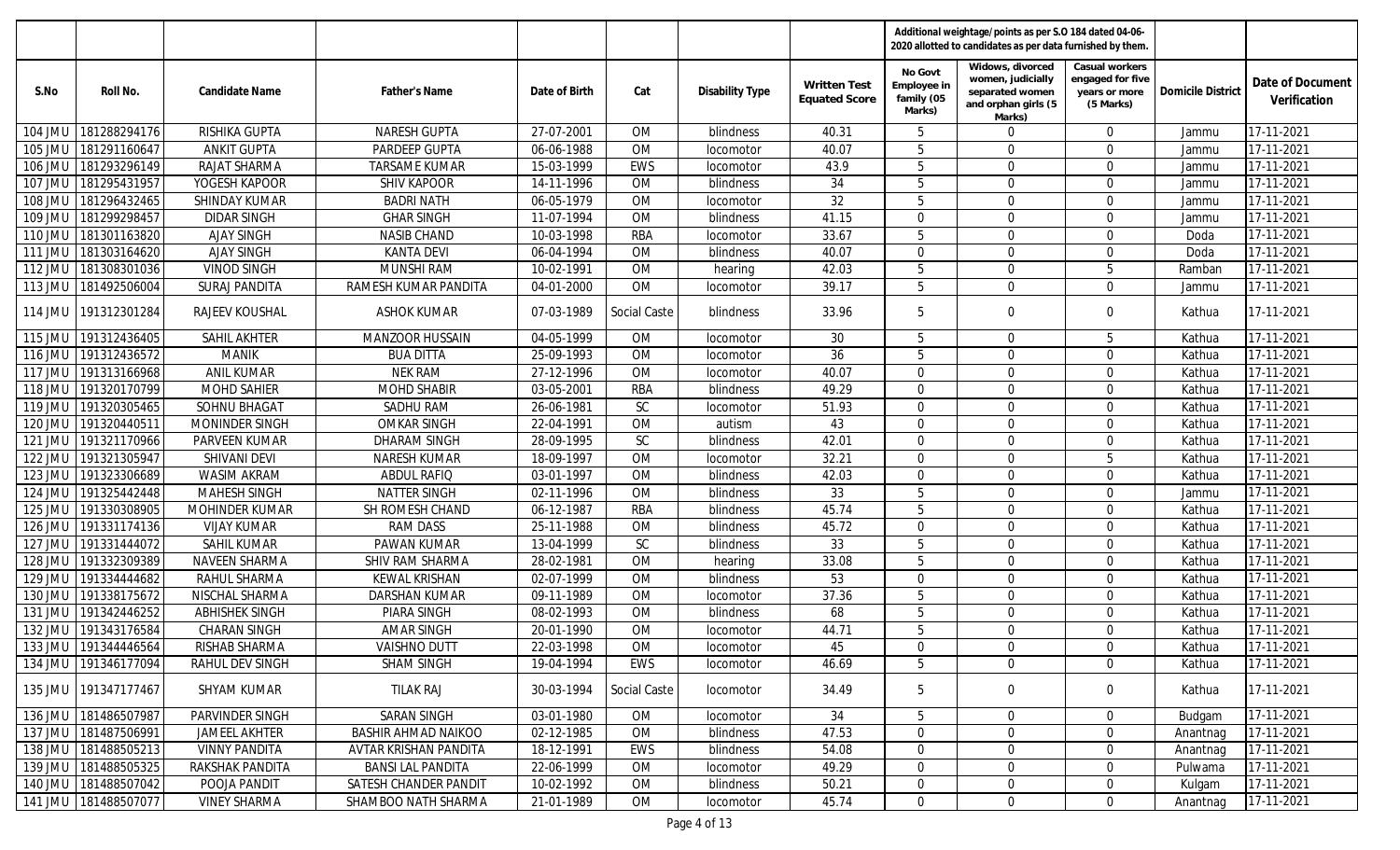|                |                     |                                |                                                                                                                                                                                                                                |               |              |                                                                                                  |                                             | Additional weightage/points as per S.O 184 dated 04-06-<br>2020 allotted to candidates as per data furnished by them<br>Widows, divorced |                                                                                                                      |                                                                  |                          |                                  |
|----------------|---------------------|--------------------------------|--------------------------------------------------------------------------------------------------------------------------------------------------------------------------------------------------------------------------------|---------------|--------------|--------------------------------------------------------------------------------------------------|---------------------------------------------|------------------------------------------------------------------------------------------------------------------------------------------|----------------------------------------------------------------------------------------------------------------------|------------------------------------------------------------------|--------------------------|----------------------------------|
| S.No           | Roll No.            | Candidate Name                 | Father's Name                                                                                                                                                                                                                  | Date of Birth | Cat          | Disability Type                                                                                  | <b>Written Test</b><br><b>Equated Score</b> | No Govt<br>Employee in<br>family (05<br>Marks)                                                                                           | women, judicially<br>separated women<br>and orphan girls (5<br>Marks)                                                | Casual workers<br>engaged for five<br>years or more<br>(5 Marks) | <b>Domicile District</b> | Date of Document<br>Verification |
| <b>142 JMU</b> | 181489507347        | RAHUL MATTOO                   | <b>DALIP KUMAR MATTOO</b>                                                                                                                                                                                                      | 15-04-1986    | <b>OM</b>    | blindness                                                                                        | 39.41                                       | 5                                                                                                                                        | $\mathbf 0$                                                                                                          | $\Omega$                                                         | Anantnag                 | 17-11-2021                       |
| 143 JMU        | 181490505731        | <b>SURAJ DHAR</b>              | PUSHKAR NATH DHAR                                                                                                                                                                                                              | 08-03-1994    | <b>OM</b>    | locomotor                                                                                        | 39.17                                       | $\mathbf 0$                                                                                                                              | $\Omega$                                                                                                             | $\Omega$                                                         | Anantnag                 | 17-11-2021                       |
|                |                     |                                |                                                                                                                                                                                                                                |               | Annexure "B" |                                                                                                  |                                             |                                                                                                                                          |                                                                                                                      |                                                                  |                          |                                  |
|                |                     |                                | Provisional Shortlist of Unique candidates under Person with Disabilities (PwD) called for Documents Verification for the post of Class IV, (Various Departments), Advertised Vide Advertisement Notification No 01 of 2020 da |               |              | (Kashmir Division Based Candidates) at JKSSB, Central Office, Zum Zum Building Rambagh, Srinagar |                                             |                                                                                                                                          |                                                                                                                      |                                                                  |                          |                                  |
|                |                     |                                |                                                                                                                                                                                                                                |               |              |                                                                                                  |                                             |                                                                                                                                          | Additional weightage/points as per S.O 184 dated 04-06-<br>2020 allotted to candidates as per data furnished by them |                                                                  |                          |                                  |
| S.No           | Roll No.            | Candidate Name                 | <b>Father's Name</b>                                                                                                                                                                                                           | Date of Birth | Cat          | Disability Type                                                                                  | <b>Written Test</b><br><b>Equated Score</b> | No Govt<br>Employee in<br>family (05<br>Marks)                                                                                           | Widows, divorced<br>women, judicially<br>separated women<br>and orphan girls (5<br>Marks)                            | Casual workers<br>engaged for five<br>years or more<br>(5 Marks) | <b>Domicile District</b> | Date of Document<br>Verification |
| 1 KMR          | 261484508728        | <b>GULZAR AHMAD KUMAR</b>      | <b>GH MOHD KUMAR</b>                                                                                                                                                                                                           | 01-03-1991    | SC           | blindness                                                                                        | 33                                          | 5                                                                                                                                        | $\overline{0}$                                                                                                       | $\Omega$                                                         | Kishtwar                 | 15-11-2021                       |
| 2 KMR          | 261484508940        | <b>TOWQEER BASHIR</b>          | <b>BASHIR AHMED MUSHTAQ</b>                                                                                                                                                                                                    | 01-01-1997    | <b>RBA</b>   | blindness                                                                                        | 46                                          | $\mathbf 0$                                                                                                                              | $\mathbf{0}$                                                                                                         | $\Omega$                                                         | Ramban                   | 15-11-2021                       |
| 3 KMR          | 201349178088        | MIR SHARIK MAJEED              | ABDUL MAJEED MIR                                                                                                                                                                                                               | 21-06-2000    | <b>OM</b>    | blindness                                                                                        | 62.65                                       | 5                                                                                                                                        | $\Omega$                                                                                                             | $\Omega$                                                         | Anantnag                 | 15-11-2021                       |
| 4 KMR          | 201349312776        | TUFAIL AHMAD BEIGH             | MOHMAD AYOUB BEIG                                                                                                                                                                                                              | 07-03-2000    | <b>RBA</b>   | locomotor                                                                                        | 42.03                                       | 5                                                                                                                                        | $\mathbf 0$                                                                                                          | $\mathbf{0}$                                                     | Anantnag                 | 15-11-2021                       |
| 5 KMR          | 201349447595        | MUZAMIL AHMAD BHAT             | <b>GULL MOHD BHAT</b>                                                                                                                                                                                                          | 05-02-1990    | OM           | locomotor                                                                                        | 52                                          | 5                                                                                                                                        | $\mathbf 0$                                                                                                          | $\mathbf 0$                                                      | Anantnag                 | 15-11-2021                       |
| 6 KMR          | 201349447826        | SYED GH RASOOL SHAH            | SYED ASSADULLAH SHAH                                                                                                                                                                                                           | 01-04-1986    | <b>RBA</b>   | blindness                                                                                        | 33                                          | 5                                                                                                                                        | $\mathbf 0$                                                                                                          | $\mathbf 0$                                                      | Anantnag                 | 15-11-2021                       |
| 7 KMR          | 201349448174        | MOHMAD AARIF MIR               | ALI MOHD MIR                                                                                                                                                                                                                   | 13-11-1992    | <b>RBA</b>   | locomotor                                                                                        | 37                                          | 5                                                                                                                                        | $\overline{0}$                                                                                                       | $\Omega$                                                         | Anantnag                 | 15-11-2021                       |
| 8 KMR          | 201349448314        | MIR ZAHID AHMAD                | MOHD RAMZAN MIR                                                                                                                                                                                                                | 20-03-1997    | OM           | locomotor                                                                                        | 40                                          | $\mathbf 0$                                                                                                                              | $\Omega$                                                                                                             | $\Omega$                                                         | Anantnag                 | 15-11-2021                       |
| 9 KMR          | 201350314596        | AQIF HUSSAIN KHAN              | MUSHTAQ AHMAD KHAN                                                                                                                                                                                                             | 06-10-1991    | OM           | locomotor                                                                                        | 47.53                                       | 5                                                                                                                                        | $\Omega$                                                                                                             | $\Omega$                                                         | Anantnag                 | 15-11-2021                       |
| 10 KMR         | 201350449391        | RUKHSANA AKHTAR                | <b>GH HASSAN MIR</b>                                                                                                                                                                                                           | 09-11-1992    | <b>OM</b>    | locomotor                                                                                        | 31                                          | $5\phantom{.0}$                                                                                                                          | .5                                                                                                                   | $\Omega$                                                         | Anantnag                 | 15-11-2021                       |
| 11 KMR         | 201351449828        | SAJAD AHMAD BHAT               | NOOR UD DIN BHAT                                                                                                                                                                                                               | 05-05-1984    | <b>RBA</b>   | locomotor                                                                                        | 40                                          | $\mathbf 0$                                                                                                                              | $\Omega$                                                                                                             | $\Omega$                                                         | Anantnag                 | 15-11-2021                       |
|                | 12 KMR 201352180682 | <b>WAHID FAYAZ</b>             | <b>FAYAZ AHMAD BHAT</b>                                                                                                                                                                                                        | 25-03-2000    | OM           | blindness                                                                                        | 36.32                                       | 5                                                                                                                                        | $\overline{0}$                                                                                                       | $\overline{0}$                                                   | Anantnag                 | 15-11-2021                       |
|                | 13 KMR 201353316131 | SHAHNAWAZ AHMAD<br><b>BHAT</b> | <b>MOHD RAMZAN BHAT</b>                                                                                                                                                                                                        | 08-03-1990    | OM           | blindness                                                                                        | 33.08                                       | 5                                                                                                                                        | $\mathbf 0$                                                                                                          | $\overline{0}$                                                   | Anantnag                 | 15-11-2021                       |
| 14 KMR         | 201353316420        | ZEESHAN ALI KHAN               | MUBARAK ALI KHAN                                                                                                                                                                                                               | 01-12-1992    | <b>RBA</b>   | blindness                                                                                        | 38.51                                       | 5                                                                                                                                        | $\mathbf{0}$                                                                                                         | $\Omega$                                                         | Anantnag                 | 15-11-2021                       |
|                | 15 KMR 201354316672 | MIR RASHID BASHIR              | <b>BASHIR AHMAD MIR</b>                                                                                                                                                                                                        | 19-03-1983    | OM           | locomotor                                                                                        | 42.98                                       | $\overline{0}$                                                                                                                           | $\Omega$                                                                                                             | $\Omega$                                                         | Anantnag                 | 15-11-2021                       |
|                | 16 KMR 201354316734 | MUNEEB AHMAD                   | AHMADULLAH WANI                                                                                                                                                                                                                | 02-01-1995    | OM           | blindness                                                                                        | 41.15                                       | $5\phantom{.}$                                                                                                                           | $\mathbf{0}$                                                                                                         | $\Omega$                                                         | Anantnag                 | 15-11-2021                       |
|                | 17 KMR 201354451559 | JAVAID AHMAD MALIK             | MOHD YOUSIF MALIK                                                                                                                                                                                                              | 30-03-1992    | RBA          | <i>locomotor</i>                                                                                 | 47                                          | 5                                                                                                                                        | $\mathbf 0$                                                                                                          | $\overline{0}$                                                   | Anantnag                 | 15-11-2021                       |
|                | 18 KMR 201355317478 | ASHAQ HUSSAIN SHEIKH           | <b>GH MOHD SHEIKH</b>                                                                                                                                                                                                          | 20-03-1977    | rba          | locomotor                                                                                        | 31.33                                       | 5                                                                                                                                        | 0                                                                                                                    | 5                                                                | Anantnag                 | 15-11-2021                       |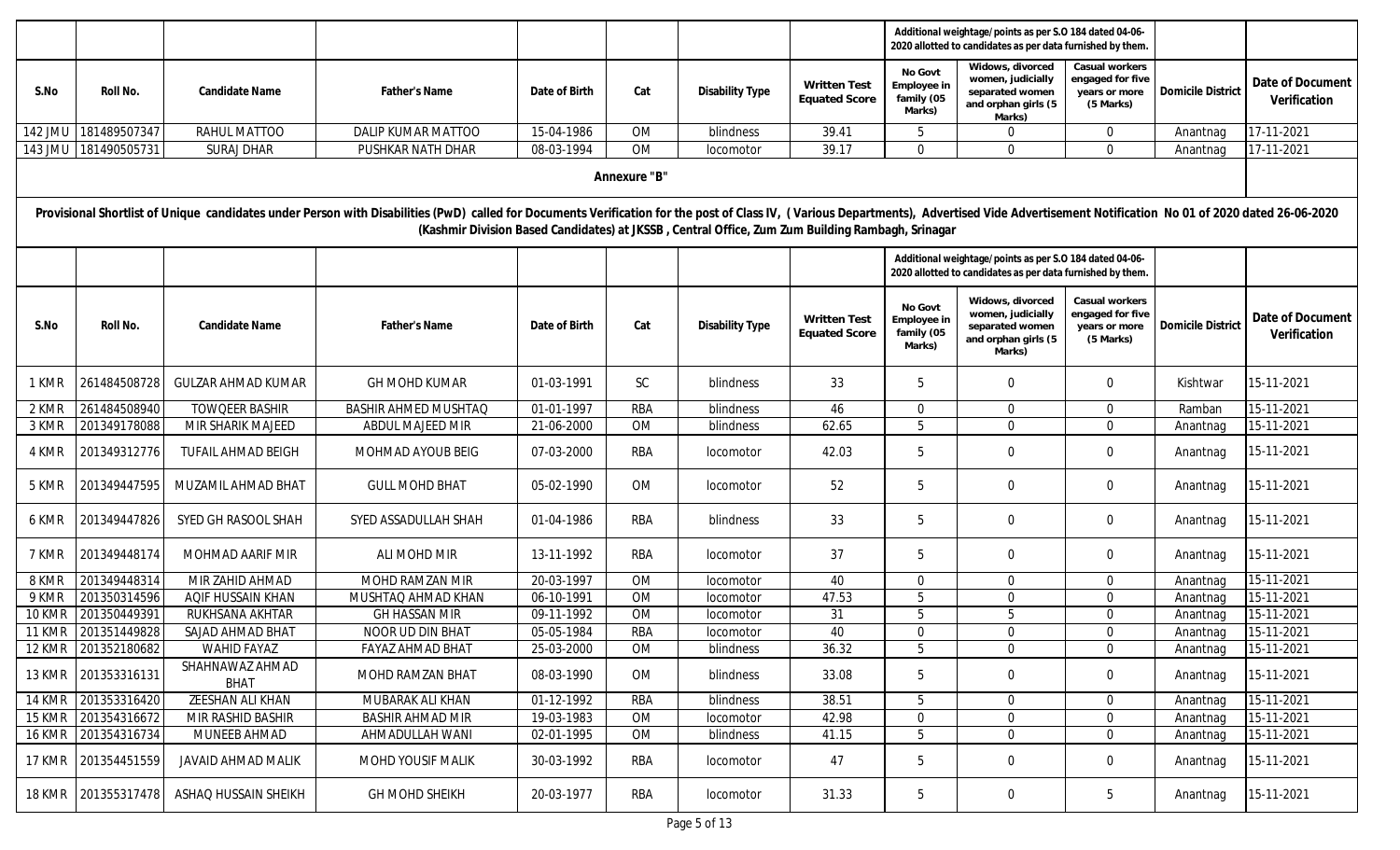|               |                     |                          |                               |               |                     |                  |                                             |                                                | Additional weightage/points as per S.O 184 dated 04-06-<br>2020 allotted to candidates as per data furnished by them. |                                                                  |                          |                                  |
|---------------|---------------------|--------------------------|-------------------------------|---------------|---------------------|------------------|---------------------------------------------|------------------------------------------------|-----------------------------------------------------------------------------------------------------------------------|------------------------------------------------------------------|--------------------------|----------------------------------|
| S.No          | Roll No.            | Candidate Name           | <b>Father's Name</b>          | Date of Birth | Cat                 | Disability Type  | <b>Written Test</b><br><b>Equated Score</b> | No Govt<br>Employee in<br>family (05<br>Marks) | Widows, divorced<br>women, judicially<br>separated women<br>and orphan girls (5<br>Marks)                             | Casual workers<br>engaged for five<br>years or more<br>(5 Marks) | <b>Domicile District</b> | Date of Document<br>Verification |
| 19 KMR        | 201356182757        | ASIF AHMAD HAJAM         | MOHAMMAD AKRAM HAJAM          | 10-01-2000    | <b>Social Caste</b> | <i>locomotor</i> | 41.02                                       | $\mathbf{0}$                                   | $\Omega$                                                                                                              | $\Omega$                                                         | Anantnag                 | 15-11-2021                       |
| 20 KMR        | 201356183009        | <b>HUMYRA PARVEEN</b>    | MOHD RAMZAN RATHER            | 15-03-1991    | OM                  | locomotor        | 33.67                                       | 5                                              | $\Omega$                                                                                                              | $\Omega$                                                         | Anantnag                 | 15-11-2021                       |
| 21 KMR        | 201356317699        | AB BASIT BHAT            | AB MAJEED BAHT                | 01-01-1996    | OM                  | locomotor        | 51.93                                       | $\mathbf{0}$                                   | $\Omega$                                                                                                              | $\Omega$                                                         | Anantnag                 | 15-11-2021                       |
| 22 KMR        | 201356317718        | <b>ABID GULZAR</b>       | <b>GHULAM QADIR TAK</b>       | 25-02-1993    | <b>OM</b>           | locomotor        | 36.64                                       | 5                                              | $\Omega$                                                                                                              | $\Omega$                                                         | Anantnag                 | 15-11-2021                       |
| 23 KMR        | 201356317873        | FAROZ AHMAD BHAT         | MOHD ABDULLAH BHAT            | 03-04-1982    | RBA                 | <i>locomotor</i> | 40.31                                       | $\mathbf{0}$                                   | $\mathbf 0$                                                                                                           | $\overline{0}$                                                   | Anantnag                 | 15-11-2021                       |
| 24 KMR        | 201356317921        | SHAZIA AMIN              | MOHD AMIN SOFI                | 12-11-1987    | <b>OM</b>           | hearing          | 33.08                                       | 5                                              | $\mathbf 0$                                                                                                           | $\Omega$                                                         | Anantnag                 | 15-11-2021                       |
| 25 KMR        | 201357183393        | JASIF AHMAD GANIE        | <b>GHULAM RASOOL GANIE</b>    | 25-03-2001    | OM                  | locomotor        | 37.36                                       | 5                                              | $\mathbf 0$                                                                                                           | $\mathbf{0}$                                                     | Anantnag                 | 15-11-2021                       |
| 26 KMR        | 201357183402        | <b>ISHTIYAQ BASHIR</b>   | SHEIKH BASHIR AHMAD           | 04-05-1990    | <b>PSP</b>          | locomotor        | 44.71                                       | 5                                              | $\mathbf 0$                                                                                                           | $\Omega$                                                         | Anantnag                 | 15-11-2021                       |
| 27 KMR        | 201357453246        | AYASH AHMAD BHAT         | <b>MOHD RAMZAN BHAT</b>       | 10-01-1978    | OM                  | locomotor        | 40                                          | $\mathbf{0}$                                   | $\mathbf 0$                                                                                                           | $\Omega$                                                         | Anantnag                 | 15-11-2021                       |
| 28 KMR        | 201358453545        | SYED ABDUL BASIT         | SYED MASHOOQ AHMAD            | 17-04-1999    | OM                  | locomotor        | 39                                          | $\mathbf 0$                                    | $\mathbf 0$                                                                                                           | $\Omega$                                                         | Anantnag                 | 15-11-2021                       |
| <b>29 KMR</b> | 201358453560        | SAMEER AHMAD KHAN        | <b>BASHIR AHMAD KHAN</b>      | 01-03-1990    | <b>RBA</b>          | locomotor        | 49                                          | $\mathbf{0}$                                   | $\mathbf 0$                                                                                                           | $\Omega$                                                         | Anantnag                 | 15-11-2021                       |
| 30 KMR        | 201360454234        | SAJAD AHMAD MALIK        | <b>GHULAM HASSAN MALIK</b>    | 15-03-1993    | RBA                 | blindness        | 43                                          | 5                                              | $\mathbf 0$                                                                                                           | $\Omega$                                                         | Anantnag                 | 15-11-2021                       |
| 31 KMR        | 201362184967        | FAHID FAYAZ DARANGAY     | FAYAZ AHMAD DARANGAY          | 28-02-1998    | OM                  | locomotor        | 53.2                                        | $\mathbf{0}$                                   | $\mathbf 0$                                                                                                           | $\overline{0}$                                                   | Anantnag                 | 15-11-2021                       |
| 32 KMR        | 20136232004         | ZAKIR AHMAD BHAT         | <b>GHULAM HASSAN BHAT</b>     | 01-06-2000    | OM                  | locomotor        | 33.08                                       | 5                                              | $\Omega$                                                                                                              | $\Omega$                                                         | Anantnag                 | 15-11-2021                       |
| 33 KMR        | 201362454960        | MOHD IQBAL BHAT          | GH MOHI-UD-DIN BHAT           | 11-03-1989    | OM                  | blindness        | 34                                          | 5                                              | $\Omega$                                                                                                              | $\Omega$                                                         | Anantnag                 | 15-11-2021                       |
| 34 KMR        | 201367186425        | RAMEEZ AHMAD KHAN        | MOHD AFZAL KHAN               | 08-02-1990    | OM                  | hearing          | 48.43                                       | 5                                              | $\mathbf 0$                                                                                                           | $\mathbf{0}$                                                     | Anantnag                 | 15-11-2021                       |
| 35 KMR        | 201367321468        | ASHAQ HUSSAIN GANAIE     | ABDUL GANI GANAIE             | 18-10-1996    | RBA                 | blindness        | 42.03                                       | 5                                              | $\mathbf 0$                                                                                                           | $\mathbf 0$                                                      | Anantnag                 | 15-11-2021                       |
| 36 KMR        | 201368186610        | MAJABEENA AKHTER         | <b>GHULAM MOHAMMAD TARRY</b>  | 15-11-1986    | EWS                 | locomotor        | 39.17                                       | 5                                              | 0                                                                                                                     | $\mathbf 0$                                                      | Anantnag                 | 15-11-2021                       |
| 37 KMR        | 201368456475        | AADIL HUSSAIN MALIK      | <b>GHULAM MOHIUDDIN MALIK</b> | 05-02-1990    | RBA                 | locomotor        | 28                                          | 5                                              | $\mathbf 0$                                                                                                           | 5                                                                | Anantnag                 | 15-11-2021                       |
| 38 KMR        | 201371187408        | SAYER ABDULLAH           | FAROOQ AHMAD YETTO            | 22-06-1997    | OM                  | locomotor        | 42.95                                       | $\overline{0}$                                 | $\mathbf 0$                                                                                                           | $\Omega$                                                         | Anantnag                 | 15-11-2021                       |
|               | 39 KMR 201371322252 | JUNEID AHMAD ZARGAR      | ABDUL SALAM ZARGAR            | 21-03-1995    | <b>RBA</b>          | locomotor        | 49.29                                       | $\mathbf 0$                                    | $\mathbf 0$                                                                                                           | $\mathbf 0$                                                      | Anantnag                 | 15-11-2021                       |
| 40 KMR        | 201371457134        | NAHEEDA PARVEEN          | SAFI ULLA KHAN                | 15-11-1988    | <b>PSP</b>          | blindness        | 31                                          | $5\phantom{.0}$                                | 5                                                                                                                     | $\overline{0}$                                                   | Anantnag                 | 15-11-2021                       |
|               | 41 KMR 211372187497 | ABDUL WAHID MIR          | GHULAM MOHAMMAD MIR           | 11-12-1990    | OM                  | locomotor        | 31.7                                        | 5                                              | $\mathbf 0$                                                                                                           | $\mathbf 0$                                                      | Baramulla                | 15-11-2021                       |
|               | 42 KMR 211372189895 | ANEES ASHRAF             | MOHAMMAD ASHRAF BHAT          | 08-06-1998    | RBA                 | locomotor        | 50.31                                       | 0                                              | 0                                                                                                                     | $\mathbf 0$                                                      | Baramulla                | 15-11-2021                       |
|               | 43 KMR 211372323218 | <b>FAYAZ AHMAD GOGRI</b> | AB SATAR GOGRI                | 02-02-1990    | RBA                 | locomotor        | 36.64                                       | $5\phantom{.0}$                                | $\overline{0}$                                                                                                        | $\overline{0}$                                                   | Baramulla                | 15-11-2021                       |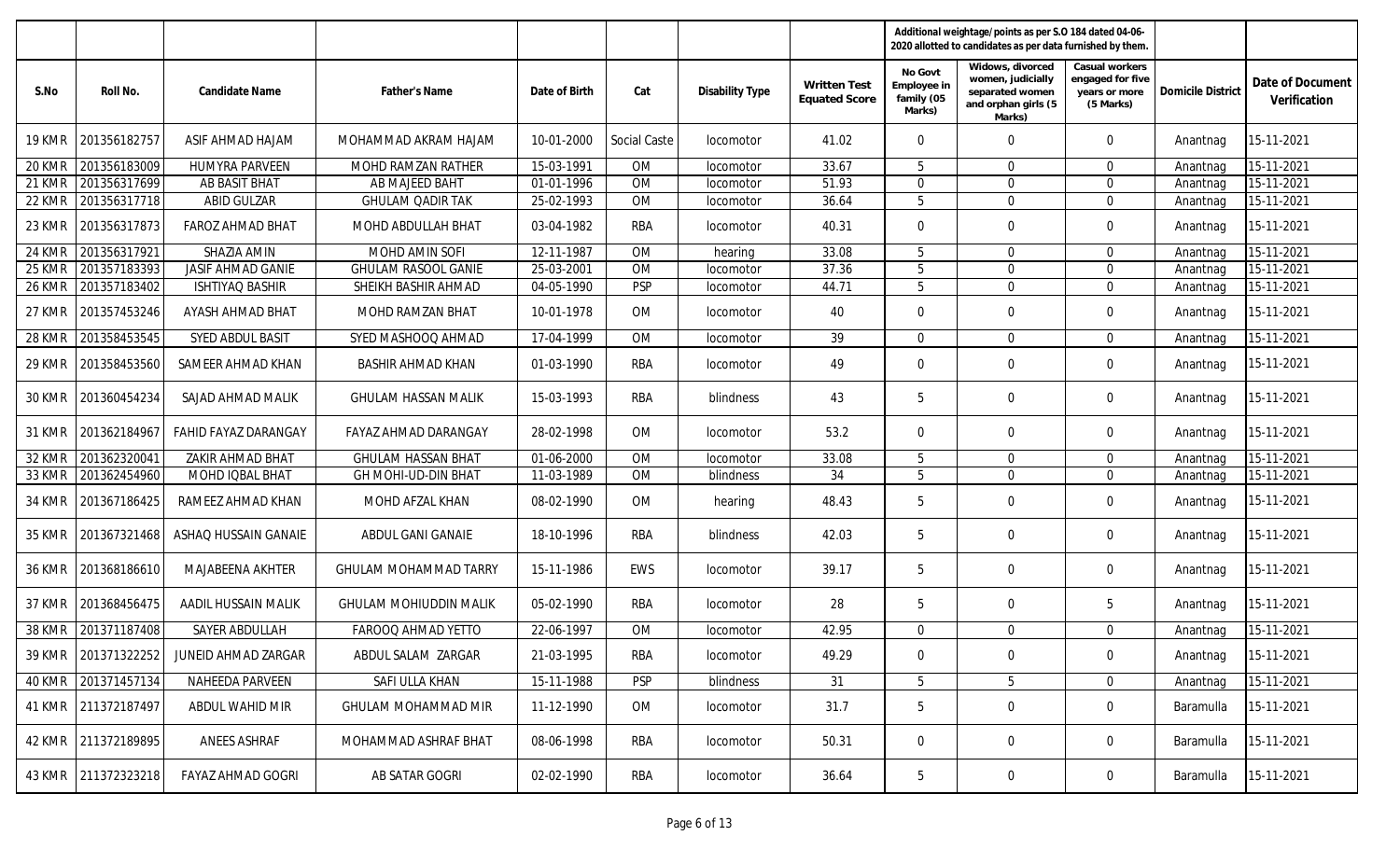|               |                     |                                        |                            |               |            |                        |                                             |                                                | Additional weightage/points as per S.O 184 dated 04-06-<br>2020 allotted to candidates as per data furnished by them. |                                                                  |                          |                                  |
|---------------|---------------------|----------------------------------------|----------------------------|---------------|------------|------------------------|---------------------------------------------|------------------------------------------------|-----------------------------------------------------------------------------------------------------------------------|------------------------------------------------------------------|--------------------------|----------------------------------|
| S.No          | Roll No.            | Candidate Name                         | <b>Father's Name</b>       | Date of Birth | Cat        | <b>Disability Type</b> | <b>Written Test</b><br><b>Equated Score</b> | No Govt<br>Employee in<br>family (05<br>Marks) | Widows, divorced<br>women, judicially<br>separated women<br>and orphan girls (5<br>Marks)                             | Casual workers<br>engaged for five<br>years or more<br>(5 Marks) | <b>Domicile District</b> | Date of Document<br>Verification |
| 44 KMR        | 211372324732        | <b>IRFAN HASSAN PARRAY</b>             | <b>GULAM HASSAN PARRAY</b> | 20-03-1998    | <b>OM</b>  | blindness              | 53.81                                       | $\Omega$                                       | $\mathbf 0$                                                                                                           | $\mathbf 0$                                                      | <b>Baramulla</b>         | 15-11-2021                       |
| 45 KMR        | 211372458475        | <b>ZAID AHMAD</b>                      | SHEIKH ABDUL QAYOOM        | 11-11-1990    | <b>OM</b>  | locomotor              | 38                                          | $\overline{0}$                                 | $\mathbf 0$                                                                                                           | $\overline{0}$                                                   | Baramulla                | 15-11-2021                       |
| 46 KMR        |                     | 211372458885 PARVAIZ AHMAD PANDITH     | <b>GHULAM NABI PANDITH</b> | 11-02-1984    | <b>OM</b>  | locomotor              | 37                                          | 5                                              | $\mathbf 0$                                                                                                           | $\mathbf 0$                                                      | <b>Baramulla</b>         | 15-11-2021                       |
| 47 KMR        | 211372459533        | ANZAR RASHID RATHER                    | ABDUL RASHID RATHER        | 03-11-1996    | RBA        | blindness              | 42                                          | 5                                              | $\mathbf 0$                                                                                                           | $\overline{0}$                                                   | <b>Baramulla</b>         | 15-11-2021                       |
| 48 KMR        | 211372459808        | <b>NUSRAT YASIN</b>                    | MOHD YASIN SHAH            | 05-12-1986    | <b>OM</b>  | locomotor              | 34                                          | 5                                              | $\mathbf 0$                                                                                                           | $\Omega$                                                         | Baramulla                | 15-11-2021                       |
| 49 KMR        | 211372460227        | ZAMROODA FAROOQ                        | MUHAMMAD FAROOQ PEER       | 15-02-1998    | <b>OM</b>  | <i>locomotor</i>       | 39                                          | 5                                              | $\mathbf 0$                                                                                                           | $\mathbf 0$                                                      | <b>Baramulla</b>         | 15-11-2021                       |
| 50 KMR        | 211373326538        | <b>MOHSIN SULTAN</b>                   | MOHAMMAD SULTAN NAJAR      | 25-04-1999    | <b>OM</b>  | locomotor              | 38.51                                       | 5                                              | $\mathbf 0$                                                                                                           | $\overline{0}$                                                   | <b>Baramulla</b>         | 15-11-2021                       |
| 51 KMR        | 211373326558        | SHAHID MAOBOOL MIR                     | MOHAMMAD MAQBOOL MIR       | 01-01-1997    | <b>OM</b>  | hearing                | 36.64                                       | 5                                              | $\mathbf 0$                                                                                                           | $\Omega$                                                         | <b>Baramulla</b>         | 15-11-2021                       |
| $52$ KMR      | 211373326634        | MOHD RASHAD                            | <b>MOHD SHABIR</b>         | 27-03-2001    | OM         | blindness              | 35.75                                       | 5                                              | $\mathbf 0$                                                                                                           | $\Omega$                                                         | Baramulla                | 15-11-2021                       |
| 53 KMR        | 211374192038        | <b>JAVEED AHMAD BHAT</b>               | MOHAMMAD SHABAN BHAT       | 11-06-1996    | RBA        | blindness              | 35.33                                       | 5                                              | $\mathbf 0$                                                                                                           | $\mathbf 0$                                                      | <b>Baramulla</b>         | 15-11-2021                       |
| 54 KMR        | 211374461814        | MEHRAJ UD DIN YATOO                    | AB RASHID YATOO            | 10-03-1993    | <b>OM</b>  | locomotor              | 45                                          | 5                                              | $\mathbf 0$                                                                                                           | $\mathbf 0$                                                      | <b>Baramulla</b>         | 16-11-2021                       |
| 55 KMR        | 211374462026        | SHAFIQ AHMAD DAR                       | GH MOHMAD DAR              | 01-01-1990    | <b>OM</b>  | locomotor              | 41                                          | $\overline{0}$                                 | $\Omega$                                                                                                              | $\Omega$                                                         | Baramulla                | 16-11-2021                       |
| <b>56 KMR</b> | 211374462089        | ANJUM FAYAZ GANAIE                     | FAYAZ AHMAD GANAIE         | 01-08-1994    | <b>OM</b>  | blindness              | 47                                          | 5                                              | $\mathbf 0$                                                                                                           | $\overline{0}$                                                   | <b>Baramulla</b>         | 16-11-2021                       |
| 57 KMR        | 211375463071        | <b>BILAL AHMAD BHAT</b>                | ALI MOHAMMAD BHAT          | 09-05-1997    | RBA        | blindness              | 40                                          | $\overline{0}$                                 | $\Omega$                                                                                                              | $\Omega$                                                         | Kupwara                  | 16-11-2021                       |
| <b>58 KMR</b> |                     | 211376194711   MUZAFAR AHMAD GANAIE    | <b>GHULAM NABI GANAIE</b>  | 15-03-1981    | OM         | locomotor              | 31.7                                        | 5                                              | $\mathbf 0$                                                                                                           | $\mathbf{0}$                                                     | <b>Baramulla</b>         | 16-11-2021                       |
| 59 KMR        | 211376464968        | MOHAMAD SHAFI MIR                      | AB JABBAR MIR              | 01-12-1986    | RBA        | blindness              | 50                                          | 5                                              | 0                                                                                                                     | $\overline{0}$                                                   | Kupwara                  | 16-11-2021                       |
| 60 KMR        | 211378196524        | <b>NASIR NABI MIR</b>                  | <b>GH NABI MIR</b>         | 10-11-1989    | OM         | locomotor              | 38.32                                       | 5                                              | $\mathbf{0}$                                                                                                          | $\overline{0}$                                                   | <b>Baramulla</b>         | 16-11-2021                       |
| 61 KMR        | 211378332215        | <b>MAISER AHMAD RESHI</b>              | ABDUL MALIK RESHI          | 25-02-1996    | <b>OM</b>  | hearing                | 33.08                                       | 0                                              | $\mathbf 0$                                                                                                           | 5                                                                | <b>Baramulla</b>         | 16-11-2021                       |
|               | 62 KMR 211378466432 | SIRAJ UD DIN PARAY                     | <b>GHULAM RASOOL PARAY</b> | 23-10-1994    | OM         | blindness              | 34                                          | $5^{\circ}$                                    | $\mathbf 0$                                                                                                           | $\mathbf 0$                                                      | Baramulla                | 16-11-2021                       |
|               | 63 KMR 211379332795 | SAYED AHMAD MALIK                      | <b>GH MOHMAD MALIK</b>     | 05-03-1994    | OM         | blindness              | 40.31                                       | 5                                              | $\mathbf 0$                                                                                                           | $\overline{0}$                                                   | Baramulla                | 16-11-2021                       |
|               | 64 KMR 211379467716 | RUHJAN ASHRAF                          | MOHAMMAD ASHRAF SHAH       | 10-03-1996    | RBA        | locomotor              | 37                                          | 5                                              | $\mathbf 0$                                                                                                           | $\mathbf 0$                                                      | Baramulla                | 16-11-2021                       |
|               |                     | 65 KMR 211380198976 FAROOQ AHMAD MUGAL | MOHD YOUSUF MUGAL          | 01-01-1988    | <b>PSP</b> | locomotor              | 42.01                                       | $\mathbf 0$                                    | $\mathbf 0$                                                                                                           | $\overline{0}$                                                   | Kupwara                  | 16-11-2021                       |
| 66 KMR        | 211380333408        | ZAHID ASHRAF                           | MOHAMMAD ASHRAF            | 15-10-1999    | OM         | blindness              | 36.64                                       | 5 <sup>5</sup>                                 | $\mathbf 0$                                                                                                           | $\overline{0}$                                                   | Baramulla                | 16-11-2021                       |
|               | 67 KMR 211380333884 | <b>OWAIS FAROOQ SHAH</b>               | FAROOQ AHMED SHAH          | 10-02-1999    | OM         | locomotor              | 39.41                                       | $\mathbf 0$                                    | $\overline{0}$                                                                                                        | $\overline{0}$                                                   | Kupwara                  | 16-11-2021                       |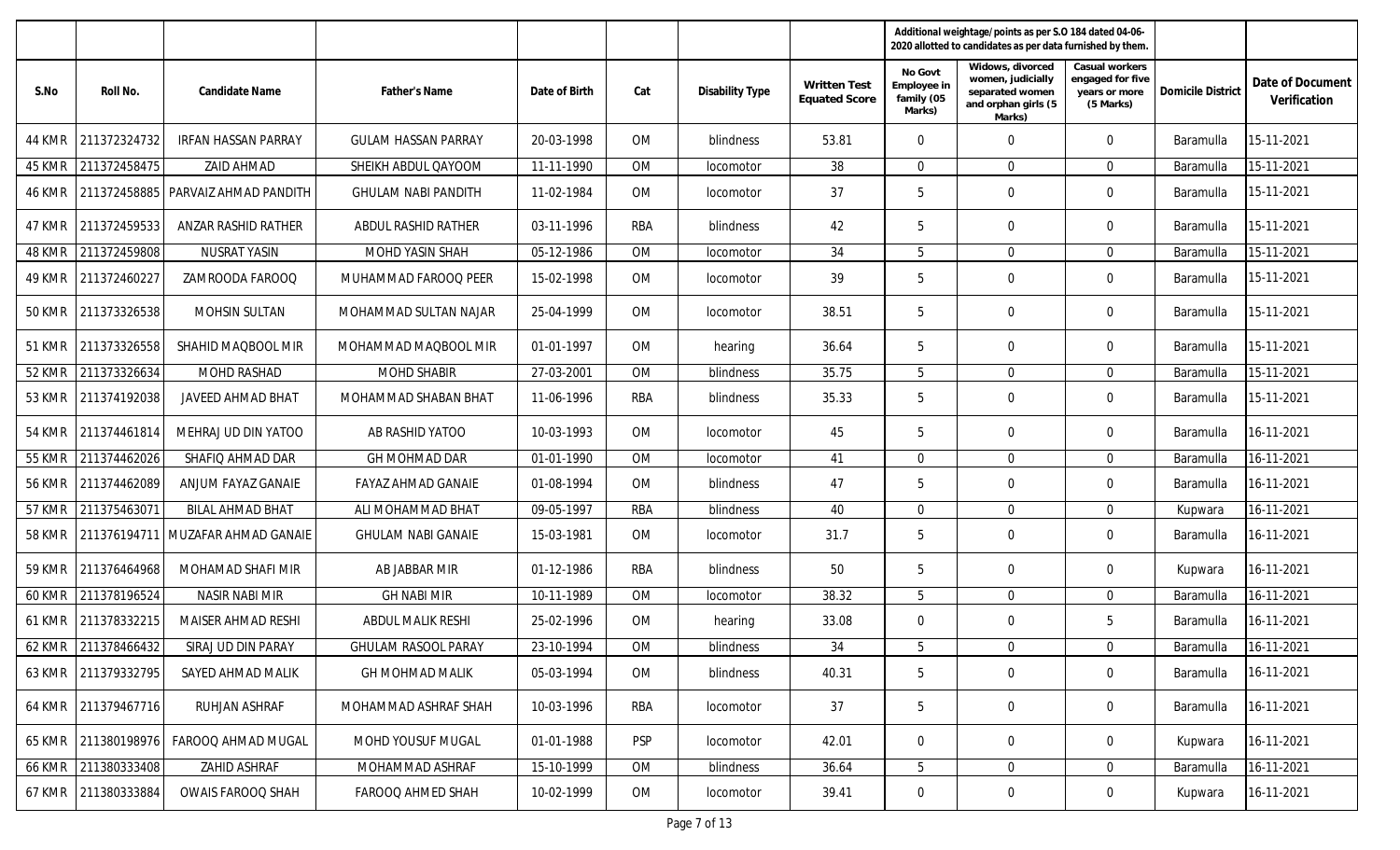|               |                     |                                    |                             |               |            |                       |                                             | Additional weightage/points as per S.O 184 dated 04-06-<br>2020 allotted to candidates as per data furnished by them. |                                                                                           |                                                                  |                          |                                  |
|---------------|---------------------|------------------------------------|-----------------------------|---------------|------------|-----------------------|---------------------------------------------|-----------------------------------------------------------------------------------------------------------------------|-------------------------------------------------------------------------------------------|------------------------------------------------------------------|--------------------------|----------------------------------|
| S.No          | Roll No.            | Candidate Name                     | <b>Father's Name</b>        | Date of Birth | Cat        | Disability Type       | <b>Written Test</b><br><b>Equated Score</b> | No Govt<br>Employee in<br>family (05<br>Marks)                                                                        | Widows, divorced<br>women, judicially<br>separated women<br>and orphan girls (5<br>Marks) | Casual workers<br>engaged for five<br>years or more<br>(5 Marks) | <b>Domicile District</b> | Date of Document<br>Verification |
| 68 KMR        | 211380468291        | NAIEM AHMAD MALIK                  | MOHD AFZAL MALIK            | 08-06-1993    | OM         | blindness             | 37                                          | 5                                                                                                                     | $\mathbf 0$                                                                               | $\mathbf 0$                                                      | Baramulla                | 16-11-2021                       |
| 69 KMR        | 211381199082        | ISHFAQ AHMAD WANI                  | AB SUBHAN WANI              | 25-06-1992    | <b>RBA</b> | blindness             | 34.49                                       | 5                                                                                                                     | $\Omega$                                                                                  | $\mathbf 0$                                                      | Baramulla                | 16-11-2021                       |
| 70 KMR        | 211381199280        | <b>IRSHAD AHMAD BHAT</b>           | <b>GULAM NABI BHAT</b>      | 11-03-2000    | <b>OM</b>  | locomotor             | 39.17                                       | 5                                                                                                                     | $\Omega$                                                                                  | $\mathbf 0$                                                      | Kupwara                  | 16-11-2021                       |
| 71 KMR        | 211381199352        | MOHAMMAD HUSSAIN<br>LONE           | MOHAMMAD AMIN LONE          | 05-06-2001    | OM         | blindness             | 35.33                                       | 5                                                                                                                     | $\Omega$                                                                                  | $\mathbf 0$                                                      | Kupwara                  | 16-11-2021                       |
| 72 KMR        | 211473461198        | <b>FARKHANDA KHURSHEED</b>         | KHURSHEED AHMAD LONE        | 29-10-2001    | OM         | blindness             | 36                                          | 5                                                                                                                     | $\Omega$                                                                                  | $\mathbf 0$                                                      | Baramulla                | 16-11-2021                       |
| 73 KMR        | 211473461216        | <b>ISHFAQ HUSSAIN RATHER</b>       | <b>GH MOHD RATHER</b>       | 22-11-1991    | OM         | locomotor             | 38                                          | 5                                                                                                                     | $\Omega$                                                                                  | $\mathbf 0$                                                      | <b>Baramulla</b>         | 16-11-2021                       |
| 74 KMR        | 211474190772        | NISSAR AHMAD WANI                  | MOHD RAMZAN WANI            | 22-09-1988    | OM         | locomotor             | 41.02                                       | 5                                                                                                                     | $\Omega$                                                                                  | $\mathbf 0$                                                      | Baramulla                | 16-11-2021                       |
| <b>75 KMR</b> | 211474460762        | <b>IMRAN ALI MALLA</b>             | MOHD IBRAHIM MALLA          | 25-12-2000    | OM         | locomotor             | 33                                          | 5                                                                                                                     | $\mathbf 0$                                                                               | $\overline{0}$                                                   | Baramulla                | 16-11-2021                       |
| <b>76 KMR</b> | 211475460364        | <b>BEENISH GULZAR</b>              | <b>GULZAR AHMAD</b>         | 25-09-1996    | OM         | locomotor             | 32                                          | 5                                                                                                                     | $\Omega$                                                                                  | $\Omega$                                                         | Baramulla                | 16-11-2021                       |
| 77 KMR        | 211476466204        | <b>IRFAN AHMAD BHAT</b>            | <b>GHULAM MOHAMMAD BHAT</b> | 01-02-1995    | OM         | locomotor             | 38                                          | $\mathbf{0}$                                                                                                          | $\mathbf 0$                                                                               | $\Omega$                                                         | Baramulla                | 16-11-2021                       |
| <b>78 KMR</b> |                     | 211477462943 PEERZADA IRSHAD AHMAD | PEERZADA MOHD SHAFI         | 04-03-1985    | 0M         | hearing               | 34                                          | 5                                                                                                                     | $\Omega$                                                                                  | $\mathbf 0$                                                      | Baramulla                | 16-11-2021                       |
| 79 KMR        |                     | 221383334842 MUDASIR MUSHTAQ BHAT  | MUSHTAQ AHMAD BHAT          | 20-06-1988    | <b>OM</b>  | locomotor             | 40.31                                       | $\overline{0}$                                                                                                        | $\Omega$                                                                                  | $\mathbf 0$                                                      | Budgam                   | 16-11-2021                       |
| 80 KMR        | 221383470056        | <b>BASHIR AHMAD BHAT</b>           | MOHAMMAD RAMZAN             | 02-12-1988    | <b>RBA</b> | locomotor             | 45                                          | 5                                                                                                                     | $\Omega$                                                                                  | $\mathbf 0$                                                      | Budgam                   | 16-11-2021                       |
| 81 KMR        |                     | 221385336237 MOHMMAD IMRAN KHAN    | <b>GH MOHMMAD KHAN</b>      | 22-04-1999    | OM         | locomotor             | 49.29                                       | $\mathbf 0$                                                                                                           | $\mathbf 0$                                                                               | $\mathbf 0$                                                      | Budgam                   | 16-11-2021                       |
| 82 KMR        | 221385470868        | SHABIR AHMAD DAR                   | <b>BASHIR AHMAD DAR</b>     | 25-02-1991    | OM         | blindness             | 49                                          | 5                                                                                                                     | $\mathbf 0$                                                                               | $\Omega$                                                         | Budgam                   | 16-11-2021                       |
| 83 KMR        |                     | 221386201462   MAQSOOD AHMAD SHAH  | <b>GH MOHD SHAH</b>         | 25-02-1987    | 0M         | multiple_disabilities | 49.29                                       | $\overline{0}$                                                                                                        | 0                                                                                         | $\mathbf 0$                                                      | Budgam                   | 16-11-2021                       |
| 84 KMR        | 221386336397        | ZAHIDA AMIN                        | MOHAMMAD AMIN WANI          | 08-03-1994    | <b>OM</b>  | autism                | 20.62                                       | 5                                                                                                                     | 5                                                                                         | 5                                                                | Budgam                   | 16-11-2021                       |
|               | 85 KMR 221386471535 | MUBASHIR GUL                       | <b>GH MOHD WANI</b>         | 15-07-1998    | <b>OM</b>  | <i>locomotor</i>      | 43                                          | $\mathbf{0}$                                                                                                          | $\theta$                                                                                  | $\overline{0}$                                                   | <b>Budgam</b>            | 16-11-2021                       |
|               | 86 KMR 221387201820 | <b>UBAIDUL WAHID</b>               | ABDUL RASHID DAR            | 30-06-1999    | <b>RBA</b> | locomotor             | 39.17                                       | $\mathbf 0$                                                                                                           | $\overline{0}$                                                                            | $\mathbf 0$                                                      | Budgam                   | 16-11-2021                       |
|               | 87 KMR 221387201967 | <b>BILAL AHMAD BHAT</b>            | <b>GH MOHMAD BHAT</b>       | 01-02-2000    | OM         | blindness             | 40.07                                       | 5                                                                                                                     | $\mathbf 0$                                                                               | $\mathbf 0$                                                      | Budgam                   | 16-11-2021                       |
|               | 88 KMR 221387336879 | MUZAMIL HABEEB WANI                | HABEEBULLAH                 | 15-07-2000    | OM         | blindness             | 42.03                                       | 5                                                                                                                     | 0                                                                                         | $\mathbf 0$                                                      | Budgam                   | 16-11-2021                       |
|               | 89 KMR 221389472664 | SHOWKAT AHMAD<br>KAMBAY            | <b>GH NABI KAMBAY</b>       | 09-03-1988    | OM         | locomotor             | 33                                          | $\mathbf 0$                                                                                                           | 0                                                                                         | 5                                                                | Budgam                   | 16-11-2021                       |
|               | 90 KMR 221390203111 | SUHAIL AHMAD RATHER                | AB AHAD RATHER              | 01-10-2000    | RBA        | locomotor             | 53.2                                        | 5                                                                                                                     | $\boldsymbol{0}$                                                                          | $\overline{0}$                                                   | Budgam                   | 16-11-2021                       |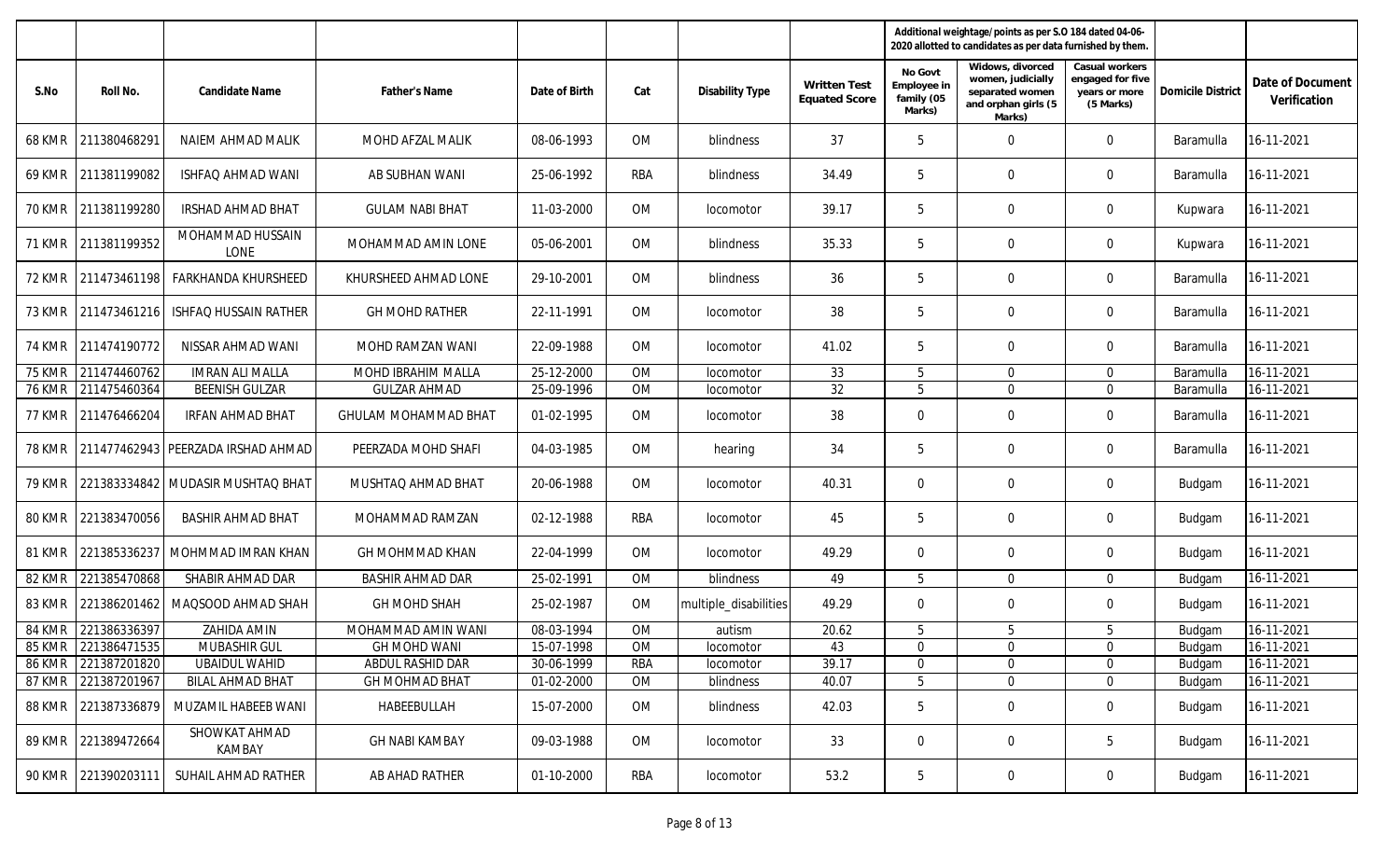|                |                      |                                     |                              |               |              |                  |                                             |                                                | Additional weightage/points as per S.O 184 dated 04-06-<br>2020 allotted to candidates as per data furnished by them. |                                                                  |                          |                                  |
|----------------|----------------------|-------------------------------------|------------------------------|---------------|--------------|------------------|---------------------------------------------|------------------------------------------------|-----------------------------------------------------------------------------------------------------------------------|------------------------------------------------------------------|--------------------------|----------------------------------|
| S.No           | Roll No.             | Candidate Name                      | Father's Name                | Date of Birth | Cat          | Disability Type  | <b>Written Test</b><br><b>Equated Score</b> | No Govt<br>Employee in<br>family (05<br>Marks) | Widows, divorced<br>women, judicially<br>separated women<br>and orphan girls (5<br>Marks)                             | Casual workers<br>engaged for five<br>years or more<br>(5 Marks) | <b>Domicile District</b> | Date of Document<br>Verification |
| 91 KMR         | 221391338148         | <b>OWAIS AHMAD WANI</b>             | MOHAMMAD RAMZAN              | 15-12-1996    | EWS          | locomotor        | 40.31                                       | 5                                              | $\mathbf 0$                                                                                                           | $\mathbf 0$                                                      | Budgam                   | 16-11-2021                       |
| 92 KMR         | 221393203839         | BILAL AHMAD MIR                     | MOHD MAQBOOL MIR             | 04-02-1986    | Social Caste | locomotor        | 43.8                                        | 0                                              | $\mathbf{0}$                                                                                                          | $\mathbf 0$                                                      | Budgam                   | 16-11-2021                       |
| 93 KMR         | 221393473542         | MOHAMMAD IOBAL MIR                  | ALI MOHAMMAD MIR             | 04-02-1997    | OM           | <i>locomotor</i> | 49                                          | 5                                              | $\mathbf 0$                                                                                                           | $\overline{0}$                                                   | Budgam                   | 16-11-2021                       |
| <b>94 KMR</b>  | 221395204227         | NIGHAT WALI                         | WALI MOHAMMAD BHAT           | 15-09-2001    | OM           | hearing          | 39.17                                       | $\mathbf 0$                                    | $\Omega$                                                                                                              | $\Omega$                                                         | Budgam                   | 16-11-2021                       |
| 95 KMR         | 221395204345         | AADIL MAQBOOL                       | MOHD MAQBOOL HAJAM           | 10-12-2000    | Social Caste | locomotor        | 36.32                                       | 5                                              | $\mathbf 0$                                                                                                           | $\overline{0}$                                                   | Budgam                   | 16-11-2021                       |
| 96 KMR         | 221395339193         | MOMIN MOHI UD DIN                   | GH MOHI UD DIN BHAT          | 01-10-2000    | OM           | locomotor        | 46.61                                       | $\mathbf{0}$                                   | 0                                                                                                                     | $\overline{0}$                                                   | Budgam                   | 16-11-2021                       |
| 97 KMR         | 221396339353         | IRSHAD MOHI UD DIN<br><b>RATHER</b> | GH MOHI UD DIN RATHER        | 10-01-1996    | <b>RBA</b>   | locomotor        | 41.15                                       | $\mathbf{0}$                                   | $\mathbf{0}$                                                                                                          | $\overline{0}$                                                   | Budgam                   | 16-11-2021                       |
| <b>98 KMR</b>  | 221396474285         | ALI MOHD MIR                        | LATE GH HUSSAIN MIR          | 07-02-1986    | EWS          | blindness        | 40                                          | $\mathbf 0$                                    | $\mathbf 0$                                                                                                           | 5                                                                | Budgam                   | 16-11-2021                       |
| 99 KMR         | 221397339702         | NOWSHEENA AKHTAR                    | LATE GH MOHAMAD WANI         | 10-11-1996    | OM           | locomotor        | 27.04                                       | 5                                              | 5                                                                                                                     | $\Omega$                                                         | Budgam                   | 16-11-2021                       |
|                | 100 KMR 221399205079 | <b>MIR AADIL</b>                    | <b>BASHIR AHMAD MIR</b>      | 03-06-2001    | OM           | locomotor        | 43.8                                        | $\overline{0}$                                 | $\mathbf{0}$                                                                                                          | $\overline{0}$                                                   | Budgam                   | 16-11-2021                       |
|                | 101 KMR 221402205564 | NAZIM AHMAD AHANGER                 | SONA ULLAH AHANGER           | 01-01-1995    | Social Caste | blindness        | 55.99                                       | 5                                              | $\mathbf{0}$                                                                                                          | $\Omega$                                                         | Budgam                   | 16-11-2021                       |
| <b>102 KMR</b> | 221403340694         | <b>AAMINA FAYAZ</b>                 | <b>FAYAZ AHMAD MAGRAY</b>    | 01-03-2000    | OM           | locomotor        | 33.08                                       | 5                                              | $\mathbf 0$                                                                                                           | $\overline{0}$                                                   | Budgam                   | $16 - 11 - 2021$                 |
|                | 103 KMR 221403340696 | MOHSIN RAFIQ                        | MOHD RAFIQ BHAT              | 17-04-1999    | OM           | blindness        | 38.51                                       | 5                                              | $\mathbf{0}$                                                                                                          | 5                                                                | Budgam                   | 16-11-2021                       |
|                | 104 KMR 221404205849 | AABIDA ASHRAF                       | MOHAMMAD ASHRAF DAR          | 25-05-1994    | <b>OM</b>    | hearing          | 42.01                                       | $\mathbf 0$                                    | $\Omega$                                                                                                              | $\Omega$                                                         | Budgam                   | 16-11-2021                       |
|                | 105 KMR 221405475825 | SHEIKH AHSANUL HAQ                  | <b>HAFIZULLAH SHEIKH</b>     | 18-09-1996    | <b>RBA</b>   | autism           | 40                                          | 5                                              | 0                                                                                                                     | $\overline{0}$                                                   | Budgam                   | 16-11-2021                       |
|                | 106 KMR 221406341037 | NADEEM RAHAT                        | MOHD FAROOQ MIR              | 01-04-1981    | OM           | locomotor        | 37.56                                       | 5                                              | $\Omega$                                                                                                              | $\Omega$                                                         | Budgam                   | 17-11-2021                       |
|                | 107 KMR 231407206421 | ASHIQ HUSSAIN SHEIKH                | <b>GHULAM HASSAN SHEIKH</b>  | 26-12-1986    | OM           | locomotor        | 33.67                                       | $\mathbf 0$                                    | 0                                                                                                                     | 5                                                                | Ganderbal                | 17-11-2021                       |
| 108 KMR        | 231407476025         | SYED KHURSHEED AHMAD<br>SHAH        | MEHBOOB SHAH                 | 05-04-1999    | OM           | blindness        | 39                                          | $\mathbf 0$                                    | 0                                                                                                                     | $\overline{0}$                                                   | Ganderbal                | 17-11-2021                       |
|                | 109 KMR 231408207088 | SAJAD AHMAD BHAT                    | <b>GHULAM MOHIUDDIN BHAT</b> | 02-10-1993    | OM           | locomotor        | 36.32                                       | 5                                              | $\mathbf{0}$                                                                                                          | $\Omega$                                                         | Ganderbal                | 17-11-2021                       |
|                | 110 KMR 231408341944 | ADIL BASHIR PARRA                   | <b>BASHIR AHMAD PARRA</b>    | 01-01-1997    | OM           | locomotor        | 39.41                                       | 5                                              | 0                                                                                                                     | $\overline{0}$                                                   | Ganderbal                | 17-11-2021                       |
|                | 111 KMR 231408341958 | AAQIB AHMAD LONE                    | MOHMAD SIDIQ LONE            | 10-04-1998    | OM           | locomotor        | 38.51                                       | 5                                              | $\mathbf 0$                                                                                                           | $\overline{0}$                                                   | Ganderbal                | 17-11-2021                       |
|                | 112 KMR 231409342717 | <b>ISHFAQ AHMAD MALIK</b>           | <b>BASHIR AHMAD MALIK</b>    | 12-09-1997    | RBA          | locomotor        | 36.64                                       | 5                                              | $\mathbf 0$                                                                                                           | $\overline{0}$                                                   | Ganderbal                | 17-11-2021                       |
|                | 113 KMR 231410477953 | MUDASIR MUNEER<br><b>MUGHAL</b>     | MUNEER AHMAD MUGHAL          | 19-02-1997    | <b>ST</b>    | blindness        | 41                                          | 5                                              | 0                                                                                                                     | $\overline{0}$                                                   | Ganderbal                | 17-11-2021                       |
|                | 114 KMR 231410478295 | <b>HAROON RASHID SHEIKH</b>         | ABDUL RASHID SHEIKH          | 05-11-2000    | OM           | locomotor        | 40                                          | $\overline{0}$                                 | $\overline{0}$                                                                                                        | $\overline{0}$                                                   | Ganderbal                | 17-11-2021                       |
|                | 115 KMR 231494477302 | RAVEES UL ISLAM                     | <b>GH QADIR BHAT</b>         | 18-12-1992    | OM           | locomotor        | 47                                          | $\overline{0}$                                 | $\overline{0}$                                                                                                        | $\overline{0}$                                                   | Ganderbal                | 17-11-2021                       |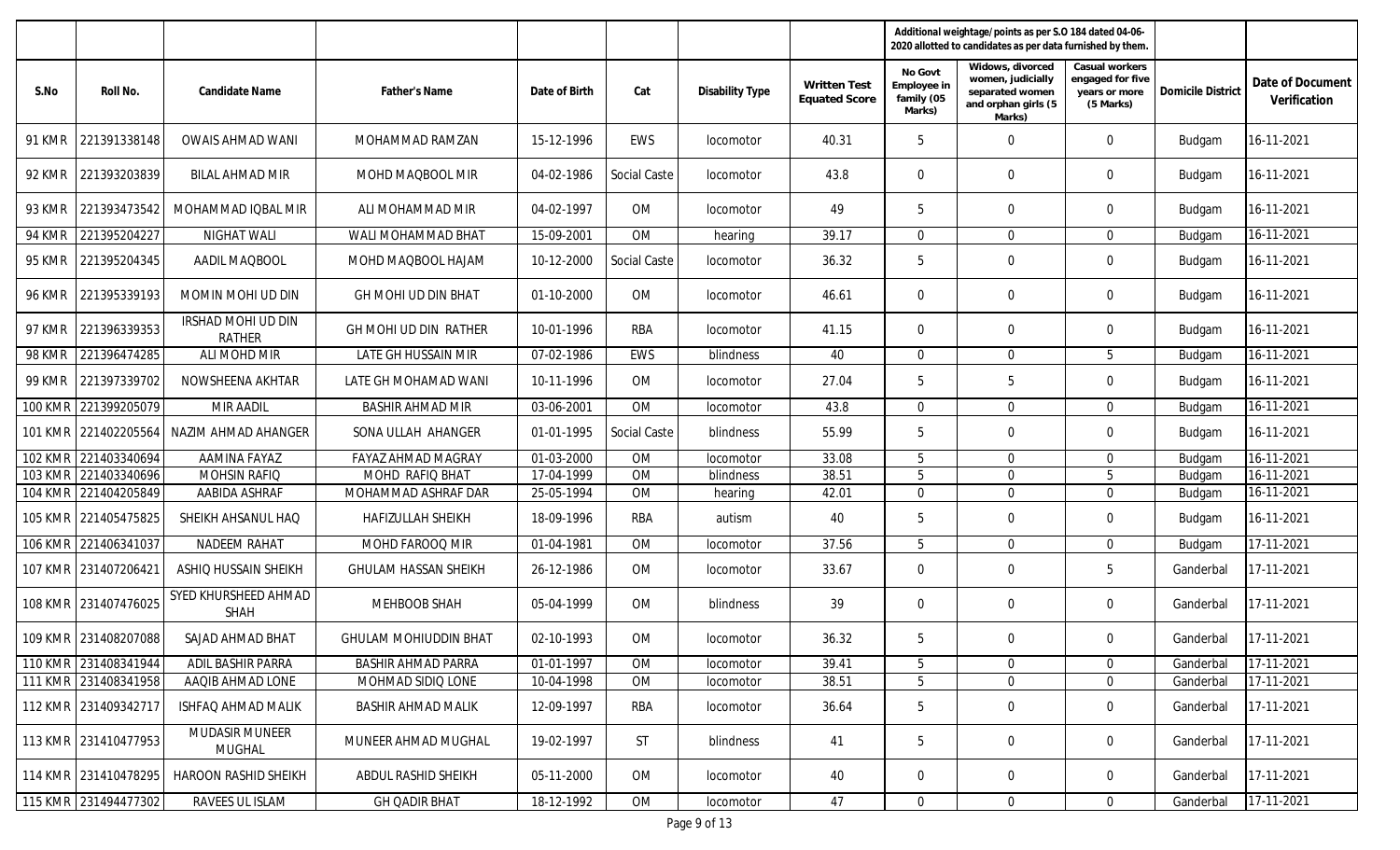|                |                      |                                         |                            |               |            |                        |                                      | Additional weightage/points as per S.O 184 dated 04-06-<br>2020 allotted to candidates as per data furnished by them. |                                                                                           |                                                                  |                          |                                  |
|----------------|----------------------|-----------------------------------------|----------------------------|---------------|------------|------------------------|--------------------------------------|-----------------------------------------------------------------------------------------------------------------------|-------------------------------------------------------------------------------------------|------------------------------------------------------------------|--------------------------|----------------------------------|
| S.No           | Roll No.             | Candidate Name                          | Father's Name              | Date of Birth | Cat        | <b>Disability Type</b> | Written Test<br><b>Equated Score</b> | No Govt<br>Employee in<br>family (05<br>Marks)                                                                        | Widows, divorced<br>women, judicially<br>separated women<br>and orphan girls (5<br>Marks) | Casual workers<br>engaged for five<br>years or more<br>(5 Marks) | <b>Domicile District</b> | Date of Document<br>Verification |
| <b>116 KMR</b> | 241412478697         | <b>TABASUM RASHID</b><br><b>TANTRAY</b> | AB RASHID TANTRAY          | 05-10-1993    | <b>OM</b>  | locomotor              | 38                                   | 5                                                                                                                     | $\mathbf 0$                                                                               | $\mathbf 0$                                                      | Kupwara                  | 17-11-2021                       |
|                | 117 KMR 241412478953 | RAZIA SHABAN                            | MOHAMMAD SHABAN MIR        | 01-10-1997    | <b>OM</b>  | locomotor              | 38                                   | 5                                                                                                                     | 5                                                                                         | $\mathbf 0$                                                      | Kupwara                  | 17-11-2021                       |
|                | 118 KMR 241413209481 | ADIL RASOOL MIR                         | <b>GH RASOOL MIR</b>       | 02-05-1997    | <b>OM</b>  | blindness              | 35.33                                | 5                                                                                                                     | $\Omega$                                                                                  | $\Omega$                                                         | Kupwara                  | 17-11-2021                       |
|                | 119 KMR 241413209892 | MOHMAD RAFIQ SHIEKH                     | <b>GH AHMAD SHIEKH</b>     | 02-02-1996    | <b>OM</b>  | hearing                | 39.17                                | 5                                                                                                                     | 0                                                                                         | $\mathbf 0$                                                      | Kupwara                  | 17-11-2021                       |
|                | 120 KMR 241413479463 | MOHMAD RAFEEQ SHAH                      | <b>GH RASOOL SHAH</b>      | 21-03-1995    | EWS        | blindness              | 38                                   | 5                                                                                                                     | $\mathbf 0$                                                                               | 5                                                                | Kupwara                  | 17-11-2021                       |
|                | 121 KMR 241414210099 | <b>AZHAR HUSSAIN</b>                    | ABDUL HAMID BHAT           | 25-01-2001    | <b>OM</b>  | blindness              | 43.8                                 | $\mathbf{0}$                                                                                                          | $\mathbf 0$                                                                               | $\Omega$                                                         | Kupwara                  | 17-11-2021                       |
| <b>122 KMR</b> | 241414210215         | AADIL ASHRAF MIR                        | MOHAMMAD ASHRAF MIR        | 05-04-1996    | <b>RBA</b> | blindness              | 40.07                                | $\mathbf{0}$                                                                                                          | $\mathbf 0$                                                                               | $\mathbf 0$                                                      | Kupwara                  | 17-11-2021                       |
|                | 123 KMR 241414210430 | <b>OWAIS AHMAD SHEIKH</b>               | GHULAM MOHI-UD-DIN SHEIKH  | 05-04-2000    | <b>OM</b>  | blindness              | 42.95                                | 5                                                                                                                     | $\mathbf 0$                                                                               | $\mathbf 0$                                                      | Kupwara                  | 17-11-2021                       |
| <b>124 KMR</b> | 241414345358         | ABDUL RASHID WANI                       | AB RAZAK WANI              | 02-03-1981    | <b>OM</b>  | blindness              | 42.98                                | $\mathbf{0}$                                                                                                          | $\mathbf 0$                                                                               | $\Omega$                                                         | Kupwara                  | 17-11-2021                       |
|                | 125 KMR 241414479878 | <b>ISHFAQ AHMAD WAR</b>                 | ABDUL RAHMAN WAR           | 11-03-1986    | <b>OM</b>  | blindness              | 49                                   | 5                                                                                                                     | $\mathbf 0$                                                                               | $\mathbf 0$                                                      | Kupwara                  | 17-11-2021                       |
|                | 126 KMR 241414479952 | MOHMAD RAFEEQ WANI                      | ABDUL AHAD WANI            | 15-01-1997    | <b>OM</b>  | blindness              | 34                                   | 5                                                                                                                     | $\mathbf 0$                                                                               | $\Omega$                                                         | Kupwara                  | 17-11-2021                       |
|                | 127 KMR 241414480163 | <b>HILAL AHMAD KHAN</b>                 | <b>GH MOHAMMAD KHAN</b>    | 01-02-1989    | <b>RBA</b> | locomotor              | 40                                   | $\mathbf{0}$                                                                                                          | $\mathbf 0$                                                                               | 5                                                                | Kupwara                  | 17-11-2021                       |
|                | 128 KMR 241415480537 | SAJAD AHMAD KHAN                        | MOHD AYOUB KHAN            | 01-03-1991    | RBA        | <b>blindness</b>       | 50                                   | $\mathbf{0}$                                                                                                          | $\mathbf 0$                                                                               | $\overline{0}$                                                   | Kupwara                  | 17-11-2021                       |
|                | 129 KMR 241417346207 | <b>IRSHAD AHMAD LONE</b>                | ABDUL KHALIQ LONE          | 03-03-1988    | RBA        | locomotor              | 48.42                                | 5                                                                                                                     | $\mathbf 0$                                                                               | $\overline{0}$                                                   | Kupwara                  | 17-11-2021                       |
| <b>130 KMR</b> | 241422347490         | UMAR RASHID MIR                         | ABDUL RASHID MIR           | 21-01-1995    | <b>OM</b>  | locomotor              | 33.96                                | 5                                                                                                                     | $\Omega$                                                                                  | $\Omega$                                                         | Kupwara                  | 17-11-2021                       |
|                | 131 KMR 241424482787 | REEHANA SUBHAN                          | MOHAMMAD SUBHAN GOJREY     | 01-01-1999    | <b>OM</b>  | <b>blindness</b>       | 33                                   | 5                                                                                                                     | $\mathbf 0$                                                                               | $\mathbf{0}$                                                     | Kupwara                  | 17-11-2021                       |
|                | 132 KMR 241425213058 | SAJAD AHMAD SHEER<br><b>GOJREE</b>      | SUNA ULLAH SHEER GOJREE    | 17-04-1990    | RBA        | hearing                | 39.17                                | 5                                                                                                                     | 0                                                                                         | $\overline{0}$                                                   | Kupwara                  | 17-11-2021                       |
|                | 133 KMR 251428213668 | <b>SALIAH RASHID</b>                    | AB RASHID PARRAY           | 13-06-1998    | OM         | locomotor              | 42.01                                | $\mathbf{0}$                                                                                                          | $\mathbf 0$                                                                               | $\Omega$                                                         | Pulwama                  | 17-11-2021                       |
|                | 134 KMR 251428214038 | ILIYAS AHMAD DAR                        | KHURSHID AHMAD DAR         | 10-11-2000    | 0M         | locomotor              | 40.07                                | 5                                                                                                                     | $\mathbf 0$                                                                               | $\overline{0}$                                                   | Pulwama                  | $17-11-2021$                     |
|                | 135 KMR 251428214650 | SHAKEEL AHMAD DAR                       | AB RAZAK DAR               | 01-03-1989    | 0M         | hearing                | 49.29                                | 5                                                                                                                     | $\mathbf 0$                                                                               | $\mathbf 0$                                                      | Pulwama                  | 17-11-2021                       |
|                | 136 KMR 251428348385 | IRFAN AHMAD MIR                         | ABDUL SATAR MIR            | 11-03-1997    | OM         | blindness              | 47.53                                | 5                                                                                                                     | $\mathbf 0$                                                                               | $\overline{0}$                                                   | Pulwama                  | 17-11-2021                       |
|                | 137 KMR 251428349313 | <b>GOWHAR AHMAD GANIE</b>               | <b>GHULAM HASSAN GANIE</b> | 07-11-1996    | OM         | locomotor              | 33.96                                | 5                                                                                                                     | 0                                                                                         | $\mathbf 0$                                                      | Pulwama                  | 17-11-2021                       |
|                | 138 KMR 251428349351 | MUDDASIR MAQBOOL<br>RATHER              | MOHD MAQBOOL RATHER        | 25-10-1984    | OM         | hearing                | 33.96                                | 5                                                                                                                     | 0                                                                                         | $\overline{0}$                                                   | Pulwama                  | 17-11-2021                       |
|                | 139 KMR 251428349401 | FIRDOOS AHMAD HAJAM                     | AB RAHMAN HAJAM            | 06-01-1987    | OM         | autism                 | 48.42                                | 5                                                                                                                     | $\mathbf 0$                                                                               | $\overline{0}$                                                   | Pulwama                  | 17-11-2021                       |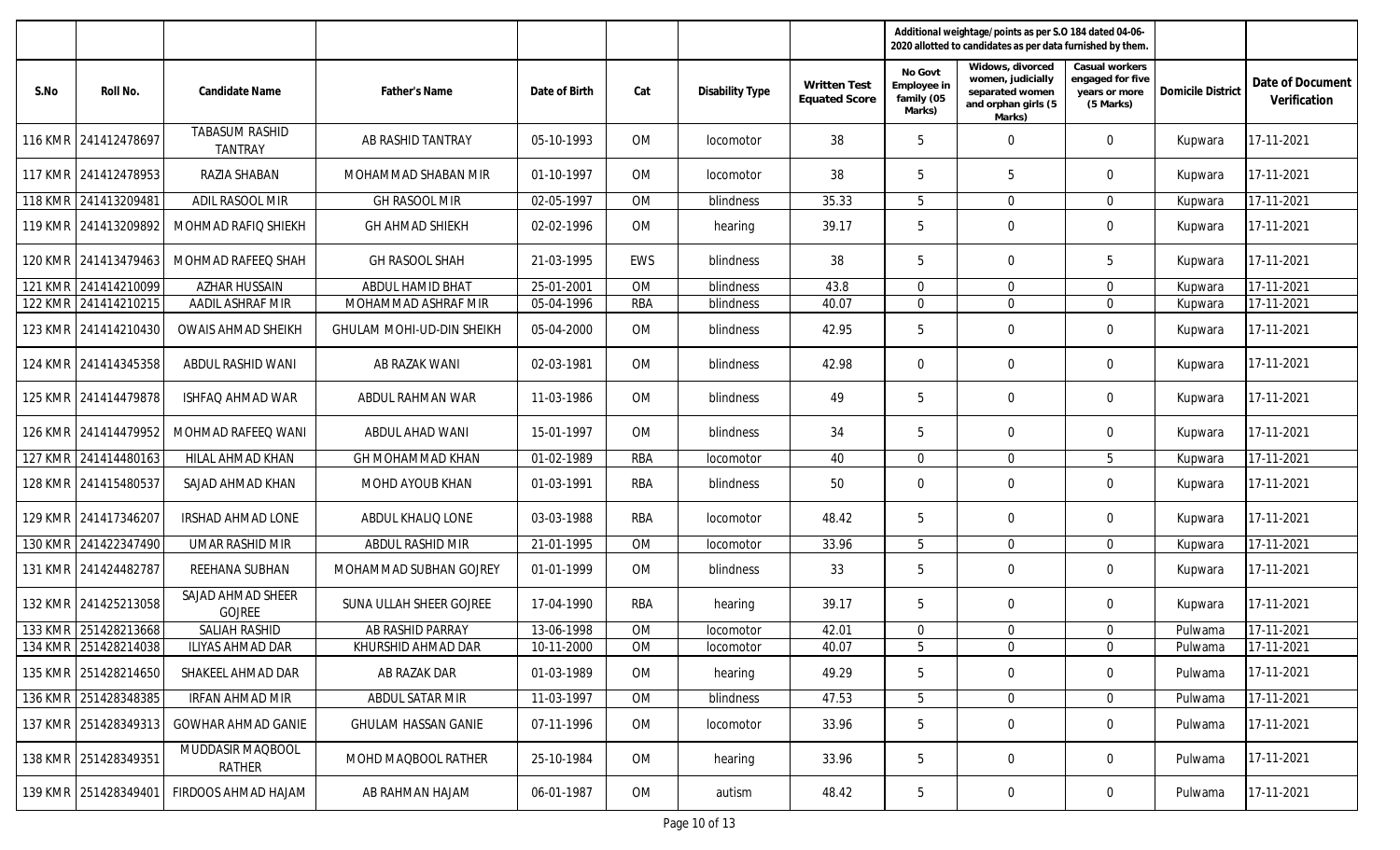|                |                      |                                           |                          |               |              |                        |                                      |                                                | Additional weightage/points as per S.O 184 dated 04-06-<br>2020 allotted to candidates as per data furnished by them. |                                                                  |                          |                                  |
|----------------|----------------------|-------------------------------------------|--------------------------|---------------|--------------|------------------------|--------------------------------------|------------------------------------------------|-----------------------------------------------------------------------------------------------------------------------|------------------------------------------------------------------|--------------------------|----------------------------------|
| S.No           | Roll No.             | Candidate Name                            | <b>Father's Name</b>     | Date of Birth | Cat          | <b>Disability Type</b> | Written Test<br><b>Equated Score</b> | No Govt<br>Employee in<br>family (05<br>Marks) | Widows, divorced<br>women, judicially<br>separated women<br>and orphan girls (5<br>Marks)                             | Casual workers<br>engaged for five<br>years or more<br>(5 Marks) | <b>Domicile District</b> | Date of Document<br>Verification |
| 140 KMR        | 251429350827         | AAQUIB MUSHTAQ                            | MUSHTAQ AHMAD WANI       | 08-08-1998    | OM           | locomotor              | 40.31                                | 5                                              | $\overline{0}$                                                                                                        | $\mathbf{0}$                                                     | Pulwama                  | 17-11-2021                       |
|                | 141 KMR 251429485151 | MAHJABEENA AKHTER                         | MOHD AKBER MALIK         | 06-01-1991    | 0M           | locomotor              | 45                                   | 0                                              | $\mathbf 0$                                                                                                           | $\mathbf 0$                                                      | Pulwama                  | 17-11-2021                       |
| <b>142 KMR</b> | 251430216338         | SHOWKAT AHMAD<br><b>SHEERGOJRI</b>        | ABDUL GANI SHEERGOJRI    | 04-11-1993    | RBA          | locomotor              | 38.32                                | 5                                              | $\mathbf 0$                                                                                                           | $\mathbf 0$                                                      | Pulwama                  | 17-11-2021                       |
| $143$ KMR      | 251430216361         | MOHD ALTAF BHAT                           | <b>GH MOHD BHAT</b>      | 15-01-1981    | <b>OM</b>    | locomotor              | 41.02                                | 5                                              | $\Omega$                                                                                                              | $\Omega$                                                         | Pulwama                  | 17-11-2021                       |
|                | 144 KMR 251430350870 | SHEERAZ AHMAD WANI                        | ALI MOHAMMAD WANI        | 08-10-1991    | <b>OM</b>    | <i>locomotor</i>       | 35.75                                | 5                                              | $\mathbf 0$                                                                                                           | $\overline{0}$                                                   | Pulwama                  | 17-11-2021                       |
| <b>145 KMR</b> | 251430350973         | <b>JAVID AHMAD BHAT</b>                   | JALAL UD DIN BHAT        | 03-06-1988    | <b>RBA</b>   | blindness              | 33.96                                | 5                                              | $\mathbf 0$                                                                                                           | $\Omega$                                                         | Pulwama                  | 17-11-2021                       |
|                | 146 KMR 251431216646 | <b>INSHA MURTAZA BHAT</b>                 | NAZIR AHMAD BHAT         | 05-12-1993    | <b>OM</b>    | <b>blindness</b>       | 39.17                                | 5                                              | $\mathbf 0$                                                                                                           | $\mathbf 0$                                                      | Pulwama                  | 17-11-2021                       |
| <b>147 KMR</b> | 251431351441         | REHANA SIDIO                              | MOHAMMAD SIDIQ WANI      | 01-02-1993    | <b>OM</b>    | locomotor              | 40.31                                | $\mathbf{0}$                                   | $\mathbf 0$                                                                                                           | $\Omega$                                                         | Pulwama                  | 17-11-2021                       |
| <b>148 KMR</b> | 251431351468         | JAVID AHMAD PADY                          | MOHD ABDULLAH PADAY      | 10-06-1993    | <b>OM</b>    | locomotor              | 52.84                                | 5                                              | $\mathbf 0$                                                                                                           | $\Omega$                                                         | Pulwama                  | 17-11-2021                       |
| <b>149 KMR</b> | 251433352201         | <b>MOHSIN GANI BHAT</b>                   | <b>ABDUL GANI BHAT</b>   | 10-04-1999    | OM           | locomotor              | 42.03                                | 5                                              | $\mathbf 0$                                                                                                           | $\Omega$                                                         | Pulwama                  | 17-11-2021                       |
| <b>150 KMR</b> | 251436352997         | AB HAMID DAR                              | MOHD RAMZAN DAR          | 15-07-1984    | <b>OM</b>    | blindness              | 52.84                                | 5                                              | $\mathbf 0$                                                                                                           | $\Omega$                                                         | Pulwama                  | 17-11-2021                       |
| <b>151 KMR</b> | 251436353055         | ZAHID IQBAL BHAT                          | MOHD YAQUB BHAT          | 05-11-1984    | <b>OM</b>    | locomotor              | 42.98                                | 5                                              | $\mathbf 0$                                                                                                           | $\Omega$                                                         | Pulwama                  | 17-11-2021                       |
| <b>152 KMR</b> | 251436353102         | <b>RIFAT JAN</b>                          | <b>GH HASSAN DAR</b>     | 30-11-2001    | <b>OM</b>    | blindness              | 42.03                                | 5                                              | $\mathbf 0$                                                                                                           | $\Omega$                                                         | Pulwama                  | 17-11-2021                       |
|                | 153 KMR 251436487886 | AASHAQ HUSSAIN GANAIE                     | MOHD SHABAN GANAIE       | 01-03-1993    | <b>OM</b>    | blindness              | 37                                   | 5                                              | $\mathbf 0$                                                                                                           | $\Omega$                                                         | Pulwama                  | 17-11-2021                       |
| <b>154 KMR</b> | 251437218300         | RAYEES AHMAD DAR                          | <b>GULAM HASSAN DAR</b>  | 03-03-1998    | OM           | <b>blindness</b>       | 43.8                                 | 5                                              | $\mathbf 0$                                                                                                           | $\overline{0}$                                                   | Pulwama                  | 17-11-2021                       |
| 155 KMR        | 261438218664         | <b>BILAL AHMAD SOFI</b>                   | <b>ABDUL AZIZ SOFI</b>   | 05-10-1996    | <b>OM</b>    | blindness              | 39.17                                | 5                                              | $\Omega$                                                                                                              | $\Omega$                                                         | Srinagar                 | 17-11-2021                       |
|                | 156 KMR 261438219492 | <b>ASIF MANZOOR</b>                       | MANZOOR AHMAD DAR        | 18-04-1996    | RBA          | multiple_disabilities  | 39.17                                | 5                                              | $\mathbf 0$                                                                                                           | $\overline{0}$                                                   | Bandipora                | 17-11-2021                       |
| <b>157 KMR</b> | 261439220202         | <b>ADNAN NAZIR</b>                        | NAZIR AHMAD GANIE        | 28-02-1995    | OM           | locomotor              | 40.07                                | 5                                              | $\Omega$                                                                                                              | $\Omega$                                                         | Bandipora                | 18-11-2021                       |
|                | 158 KMR 261439489425 | TARIQ AHMAD BEIG                          | MOHAMMAD ASHRAF BEIG     | 02-10-1998    | OM           | locomotor              | 35                                   | 5                                              | $\mathbf 0$                                                                                                           | $\mathbf{0}$                                                     | Bandipora                | 18-11-2021                       |
| <b>159 KMR</b> | 261439489450         | NAWAZ AHMAD MIR                           | ABDUL RAHIM MIR          | 06-04-1991    | <b>OM</b>    | blindness              | 34                                   | 5                                              | $\mathbf 0$                                                                                                           | $\mathbf{0}$                                                     | Shopian                  | 18-11-2021                       |
| 160 KMR        | 261439489769         | MANZOOR AHMAD DAR                         | ALI MOHD DAR             | 07-09-1992    | RBA          | locomotor              | 58                                   | 5                                              | 0                                                                                                                     | $\overline{0}$                                                   | Shopian                  | 18-11-2021                       |
|                | 161 KMR 261439489906 | SUHAIL ISHAQ MIR                          | MOHAMMAD ISHAQ MIR       | 01-02-1999    | <b>OM</b>    | hearing                | 41                                   | 5                                              | $\mathbf 0$                                                                                                           | $\Omega$                                                         | Kulgam                   | 18-11-2021                       |
|                | 162 KMR 261439489967 | ZAHOOR AHMAD BABA                         | NISAR AHMAD BABA         | 15-09-1983    | OM           | locomotor              | 35                                   | 5                                              | $\mathbf 0$                                                                                                           | $\mathbf{0}$                                                     | Srinagar                 | 18-11-2021                       |
|                |                      | 163 KMR 261440355341 MUSHTAQ AHMAD PARRAY | KHAZIR MOHMAD PARRAY     | 05-01-1985    | OM           | locomotor              | 45.74                                | $\mathbf 0$                                    | 0                                                                                                                     | $\overline{0}$                                                   | Bandipora                | 18-11-2021                       |
|                | 164 KMR 261440355468 | <b>OMER BASHIR SOFI</b>                   | <b>BASHIR AHMAD SOFI</b> | 21-08-1987    | OM           | locomotor              | 35.75                                | 5 <sup>5</sup>                                 | $\mathbf 0$                                                                                                           | $\overline{0}$                                                   | Srinagar                 | 18-11-2021                       |
|                | 165 KMR 261440490247 | NASREENA RASHID                           | AB RASHID ZARGAR         | 13-06-1999    | OM           | locomotor              | 47                                   | 5                                              | $\mathbf 0$                                                                                                           | $\mathbf 0$                                                      | Bandipora                | 18-11-2021                       |
|                | 166 KMR 261441356278 | REYAZ AHMAD DOOBI                         | NAZIR AHMAD DOOBI        | 05-06-1988    | Social Caste | blindness              | 43.9                                 | 0                                              | 0                                                                                                                     | $\mathbf 0$                                                      | Bandipora                | 18-11-2021                       |
|                | 167 KMR 261444358308 | <b>BASIT HUSSAIN PEER</b>                 | PEER ASHIQ HUSSAIN       | 01-06-1999    | EWS          | autism                 | 40.31                                | 5                                              | $\mathbf 0$                                                                                                           | $\overline{0}$                                                   | Kulgam                   | 18-11-2021                       |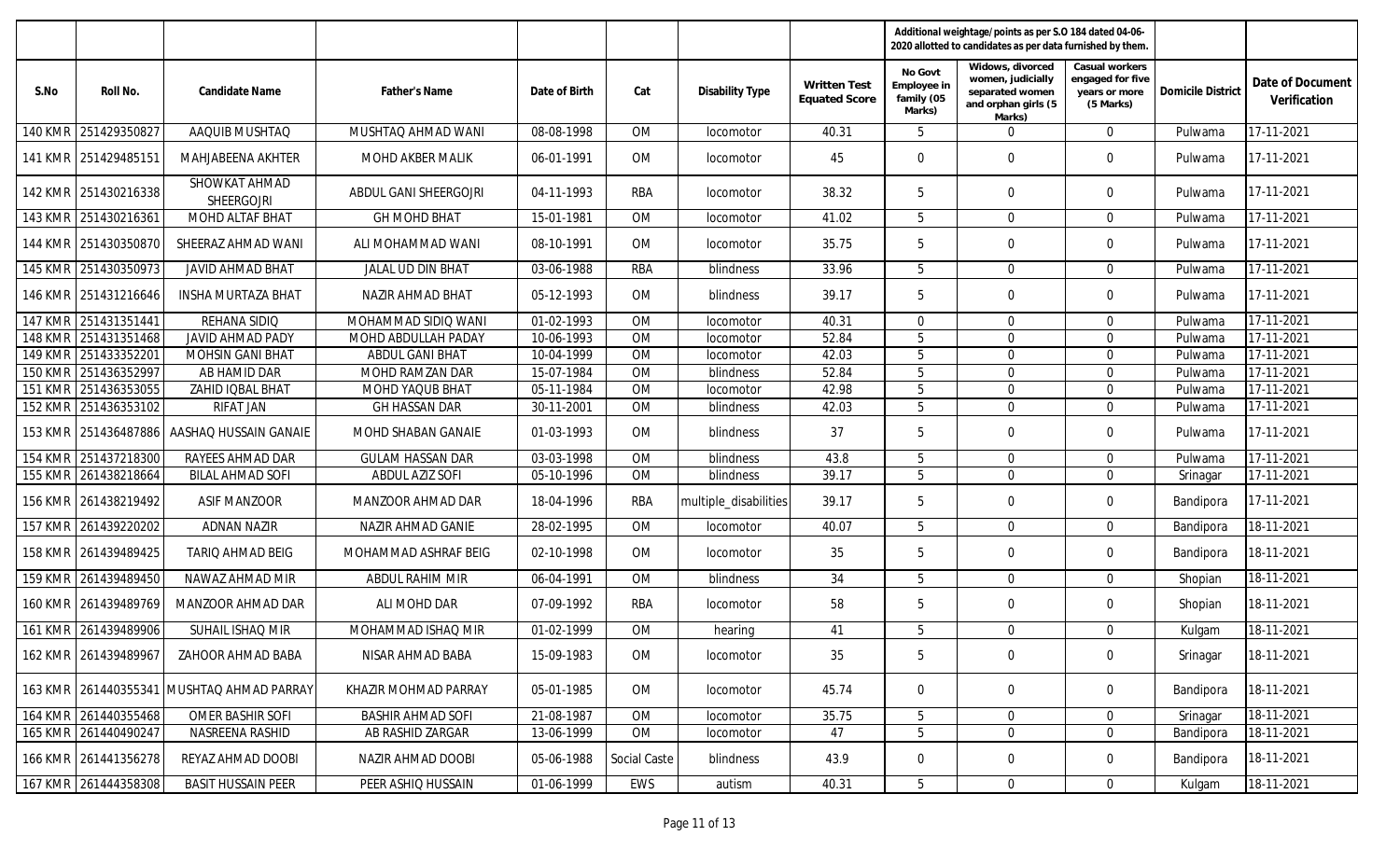|                |                      |                                            |                              |               |              |                        |                                             |                                                | Additional weightage/points as per S.O 184 dated 04-06-<br>2020 allotted to candidates as per data furnished by them. |                                                                  |                          |                                  |
|----------------|----------------------|--------------------------------------------|------------------------------|---------------|--------------|------------------------|---------------------------------------------|------------------------------------------------|-----------------------------------------------------------------------------------------------------------------------|------------------------------------------------------------------|--------------------------|----------------------------------|
| S.No           | Roll No.             | Candidate Name                             | <b>Father's Name</b>         | Date of Birth | Cat          | <b>Disability Type</b> | <b>Written Test</b><br><b>Equated Score</b> | No Govt<br>Employee in<br>family (05<br>Marks) | Widows, divorced<br>women, judicially<br>separated women<br>and orphan girls (5<br>Marks)                             | Casual workers<br>engaged for five<br>years or more<br>(5 Marks) | <b>Domicile District</b> | Date of Document<br>Verification |
| <b>168 KMR</b> | 261445493813         | AABIDA ASHRAF MALLA                        | MOHAMMAD ASHRAF MALLA        | 01-03-1995    | <b>OM</b>    | blindness              | 42                                          | $\mathbf{0}$                                   | $\Omega$                                                                                                              | $\Omega$                                                         | Bandipora                | 18-11-2021                       |
| <b>169 KMR</b> | 261445493851         | SHOWKET HUSSAIN                            | ASSADULLAH MALLAH            | 20-05-1994    | <b>OM</b>    | locomotor              | 52                                          | $\mathbf{0}$                                   | $\Omega$                                                                                                              | $\Omega$                                                         | Kulgam                   | 18-11-2021                       |
|                | 170 KMR 261445494101 | AABID IQBAL BHAT                           | MOHD IQBAL BHAT              | 26-11-2000    | OM           | multiple_disabilities  | 39                                          | $\mathbf 0$                                    | $\mathbf 0$                                                                                                           | $\overline{0}$                                                   | Bandipora                | 18-11-2021                       |
|                | 171 KMR 261445494178 | ARSHID HUSSAIN DAR                         | ALI MOHAMMAD DAR             | 30-03-1996    | EWS          | <i>locomotor</i>       | 40                                          | 5                                              | $\mathbf 0$                                                                                                           | $\overline{0}$                                                   | Shopian                  | 18-11-2021                       |
|                | 172 KMR 261446359420 | SAMEER AHMAD PALA                          | SAYAR AHMAD PALA             | 06-01-2000    | RBA          | locomotor              | 45.74                                       | 5                                              | 0                                                                                                                     | $\mathbf 0$                                                      | Kulgam                   | 18-11-2021                       |
|                | 173 KMR 261447225373 | JAVAID AHMAD NAJAR                         | AB GANI NAJAR                | 09-06-1999    | <b>SC</b>    | <i>locomotor</i>       | 34.49                                       | 5                                              | $\mathbf 0$                                                                                                           | $\Omega$                                                         | Kulgam                   | 18-11-2021                       |
| <b>174 KMR</b> | 261447360415         | SAJAD AHMAD DAR                            | ABDUL JABAR DAR              | 17-09-1995    | <b>OM</b>    | blindness              | 42.03                                       | 5                                              | $\mathbf 0$                                                                                                           | $\Omega$                                                         | Shopian                  | 18-11-2021                       |
| <b>175 KMR</b> | 261447494907         | SALEEM AHMAD PIRZADA                       | PZ MOHAMMAD MUBARK SHAH      | 17-11-1988    | <b>OM</b>    | <i>locomotor</i>       | 39                                          | $\mathbf{0}$                                   | $\Omega$                                                                                                              | $\Omega$                                                         | Bandipora                | 18-11-2021                       |
| <b>176 KMR</b> | 261447495120         | <b>BAZID AHMAD MIR</b>                     | <b>MOHD YOUNIS MIR</b>       | 03-10-1997    | <b>OM</b>    | locomotor              | 41                                          | 5                                              | $\mathbf 0$                                                                                                           | $\Omega$                                                         | Kulgam                   | 18-11-2021                       |
| 177 KMR        | 261447495342         | <b>NUSRAT AKHTER</b>                       | GH MOHAMMAD DAR              | 25-10-1989    | OM           | hearing                | 39                                          | $\overline{0}$                                 | $\mathbf{0}$                                                                                                          | $\Omega$                                                         | Bandipora                | 18-11-2021                       |
|                | 178 KMR 261447495372 | SHAREEZ AHMAD BHAT                         | GH MOHI UD DIN BHAT          | 03-04-1986    | OM           | locomotor              | 56                                          | $\mathbf{0}$                                   | $\Omega$                                                                                                              | $\Omega$                                                         | Kulgam                   | 18-11-2021                       |
| 179 KMR        | 261449361283         | <b>TUFAIL ARIF BHAT</b>                    | SONAULLAH BHAT               | 16-11-1990    | <b>OM</b>    | locomotor              | 33.96                                       | 5                                              | $\Omega$                                                                                                              | $\Omega$                                                         | Bandipora                | 18-11-2021                       |
|                | 180 KMR 261449361296 | <b>HILAL AHMAD PARRY</b>                   | AB RAHMAN PARRY              | 03-02-1979    | OM           | hearing                | 37.56                                       | 5                                              | $\mathbf 0$                                                                                                           | $\overline{0}$                                                   | Kulgam                   | 18-11-2021                       |
| <b>181 KMR</b> | 261450497001         | <b>BISMA SULTAN BHAT</b>                   | MOHD SULTAN BHAT             | 11-12-1992    | <b>OM</b>    | locomotor              | 40                                          | 5                                              | 5                                                                                                                     | $\Omega$                                                         | Srinagar                 | 18-11-2021                       |
|                | 182 KMR 261452227903 | TAJAMUL YOUSUF NAJAR                       | MOHD YOUSUF NAJAR            | 01-03-1991    | SC           | blindness              | 31.7                                        | 5                                              | $\mathbf 0$                                                                                                           | 5                                                                | Kulgam                   | 18-11-2021                       |
|                | 183 KMR 261452362779 | AAKIB AHMAD HAJAM                          | <b>GH NABI HAJAM</b>         | 02-09-1995    | Social Caste | <i>locomotor</i>       | 34.85                                       | 5                                              | $\mathbf 0$                                                                                                           | $\mathbf 0$                                                      | Kulgam                   | 18-11-2021                       |
| <b>184 KMR</b> | 261452497884         | <b>SUHAIL FAYAZ</b>                        | <b>FAYAZ AHMAD LONE</b>      | 03-12-1998    | OM           | locomotor              | 47                                          | 5                                              | $\mathbf 0$                                                                                                           | $\Omega$                                                         | Kulgam                   | 18-11-2021                       |
| <b>185 KMR</b> | 261453498201         | <b>OWAIS AHMAD MIR</b>                     | <b>GULAM MOHAMMAD MIR</b>    | 04-03-2001    | <b>OM</b>    | blindness              | 37                                          | 5                                              | $\mathbf 0$                                                                                                           | $\overline{0}$                                                   | Shopian                  | 18-11-2021                       |
| <b>186 KMR</b> | 261454498521         | KHURSHID AKRAM DAR                         | MOHAMAD AKRAM DAR            | 28-02-1987    | <b>OM</b>    | blindness              | 45                                          | 5                                              | $\mathbf 0$                                                                                                           | $\Omega$                                                         | Bandipora                | 18-11-2021                       |
|                |                      | 187 KMR 261455364092 ABID MOHI UD DIN BHAT | GH MOHI UD DIN BHAT          | 05-11-1998    | OM           | blindness              | 34.85                                       | 5                                              | $\mathbf 0$                                                                                                           | $\mathbf 0$                                                      | Bandipora                | 18-11-2021                       |
|                |                      | 188 KMR 261455499045 NUSRULLLAH MOHI U DIN | <b>GULAM MOHI U DIN LONE</b> | 20-03-1996    | RBA          | blindness              | 42                                          | $\overline{0}$                                 | $\mathbf 0$                                                                                                           | $\overline{0}$                                                   | Shopian                  | 18-11-2021                       |
|                | 189 KMR 261456229722 | RAYEES AHMAD KHAN                          | MOHD SULTAN KHAN             | 12-11-1992    | OM           | autism                 | 33.67                                       | 5                                              | 0                                                                                                                     | $\mathbf 0$                                                      | Bandipora                | 18-11-2021                       |
|                | 190 KMR 261457364734 | NIGHAT GUL                                 | GH MOHD BHAT                 | 01-11-1994    | OM           | locomotor              | 56.46                                       | $5\phantom{.0}$                                | $\mathbf 0$                                                                                                           | $\overline{0}$                                                   | Srinagar                 | 18-11-2021                       |
|                | 191 KMR 261460231373 | SHAFAQAT MOHI UD DIN<br>WANI               | GH MOHI UD DIN WANI          | 04-10-1996    | OM           | locomotor              | 54.08                                       | 5                                              | $\mathbf 0$                                                                                                           | $\overline{0}$                                                   | Srinagar                 | 18-11-2021                       |